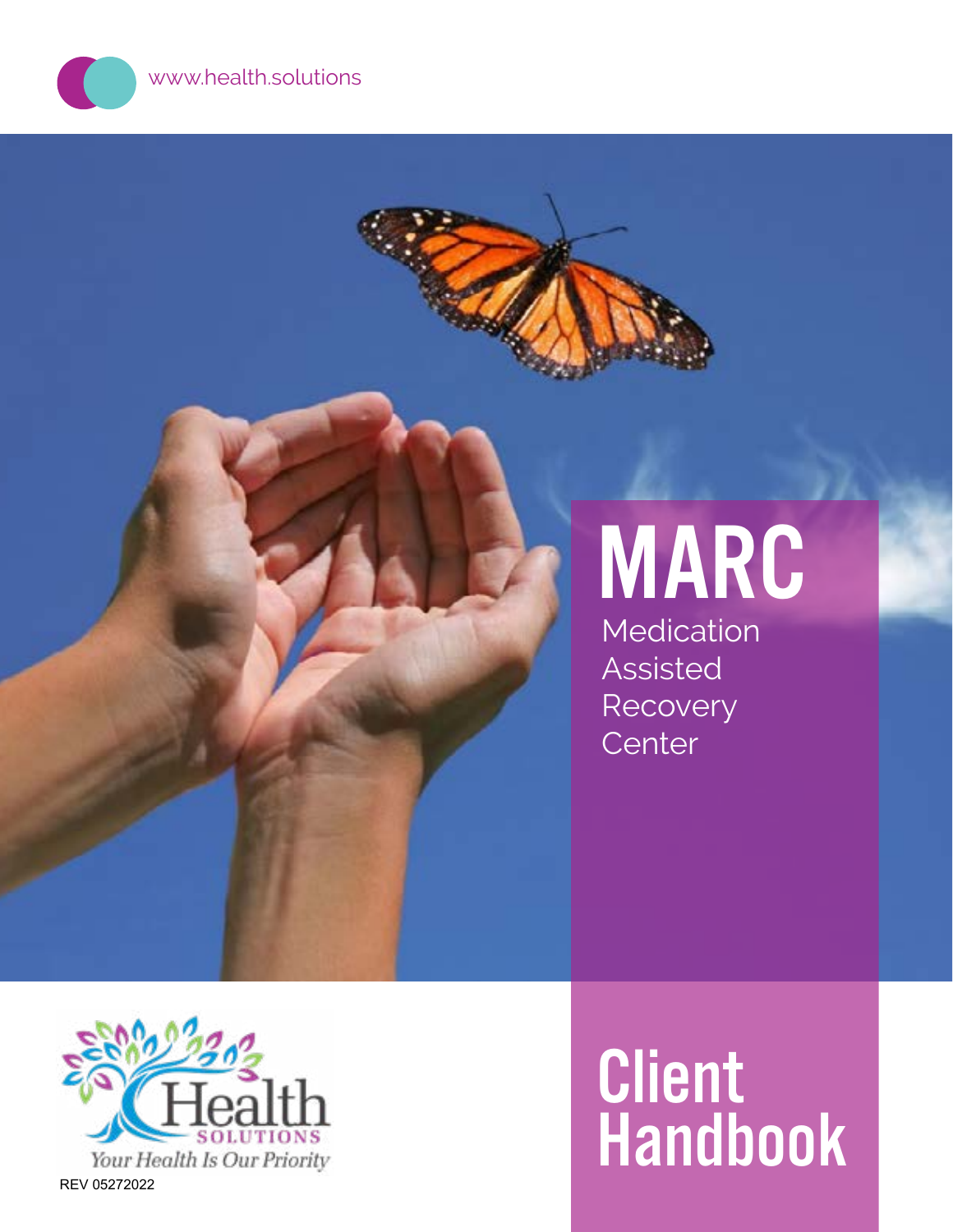<span id="page-1-0"></span>

# **WELCOME**

# Health Solutions: Your Health Is Our Priority



Jason Chippeaux President/CEO

#### Welcome to Health Solutions Medication Assisted Recovery Center!

Your complete health and wellness are our highest priority. Our journey together includes a personalized approach to medical, behavioral, and wellness services to enhance your quality of life.

Our staff members are here to welcome you and provide individualized services as we develop your health plan. We are committed to a high level of care paired with a personal delivery that is second to none.

Health Solutions MARC is excited to be leading the movement of whole-person integrated health care in our approach to healing.

We are dedicated to improving the quality of healthcare based on what our clients value most: healing, compassion, access, and confidentiality. Our expert providers know you need clear information from caring professionals willing to involve you in developing your personalized health plan.

 Our knowledgeable staff also know that sometimes health decisions can be upsetting. Be confident; we are here to be an active partner in your care. We offer a wealth of expertise and treatment options designed for access and cost-effectiveness. Beyond treatment options, Health Solutions MARC also provides care coordinators that act as your personal resource for any needs you may have in navigating the healthcare system.

 You can use this care journal as a quick way to find lists of our services, important phone numbers, and other helpful information that helps make your health journey easier!

If you have a question or concern at any time, please reach out to Health Solutions MARC staff member. Helpfulness is part of our nature, and your question will be met with care, compassion, and expert knowledge.

Thank you for selecting Health Solutions MARC for your health and wellness needs. If there is anything we can do to improve your experience, please let us know.

Sincerely,

ason ('hippeaux President and CFO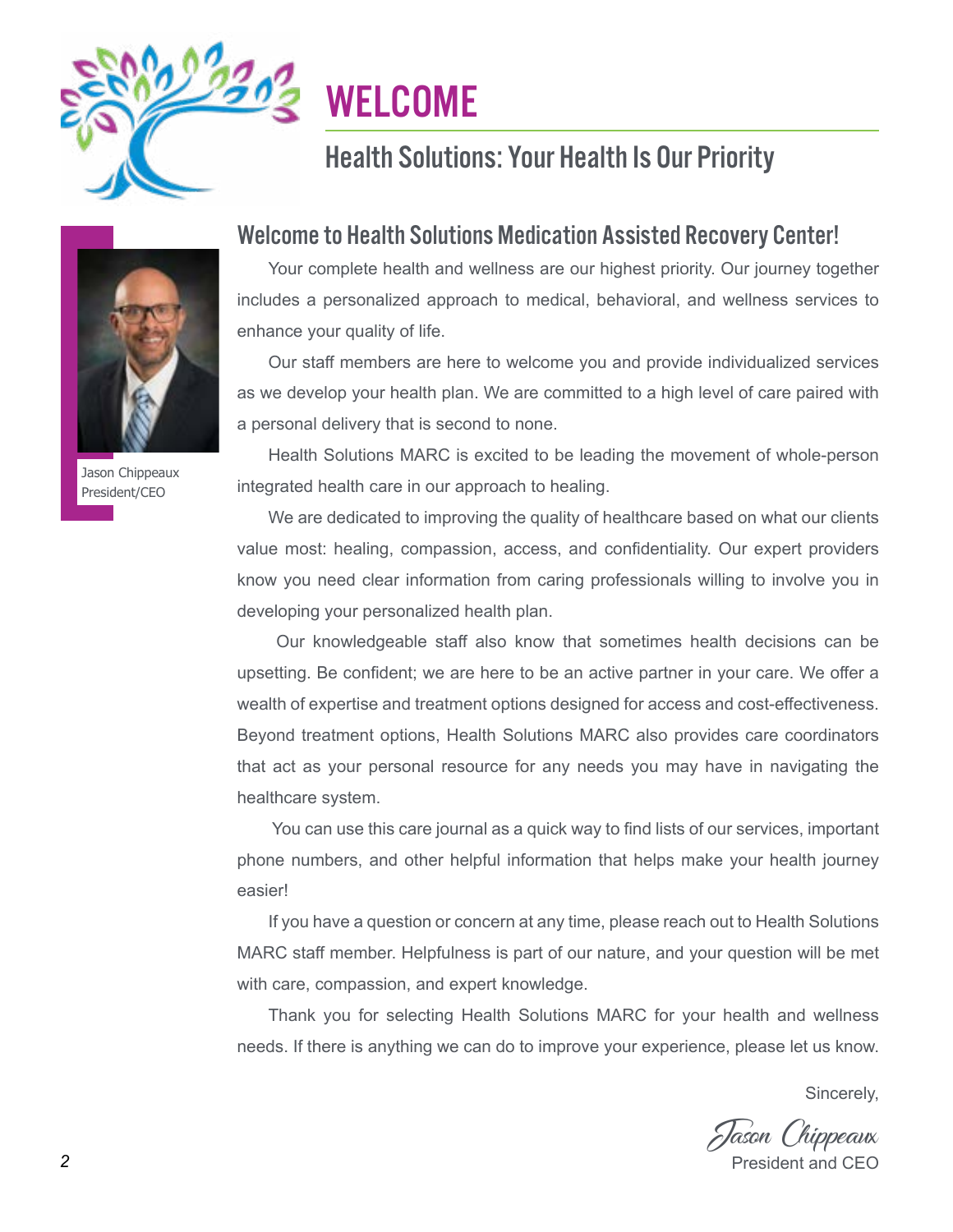# TABLE OF CONTENTS

| <b>WELCOME</b>                                  | 2  |
|-------------------------------------------------|----|
| <b>LOCATION, HOURS, AND CONTACT INFORMATION</b> | 4  |
| WHY DO I NEED A MARC CLIENT HANDBOOK?           | 5  |
| <b>WHAT IS THE MARC?</b>                        | 6  |
| <b>ADMINISTRATIVE PROCESSES</b>                 |    |
| <b>METHADONE TREATMENT</b>                      | 13 |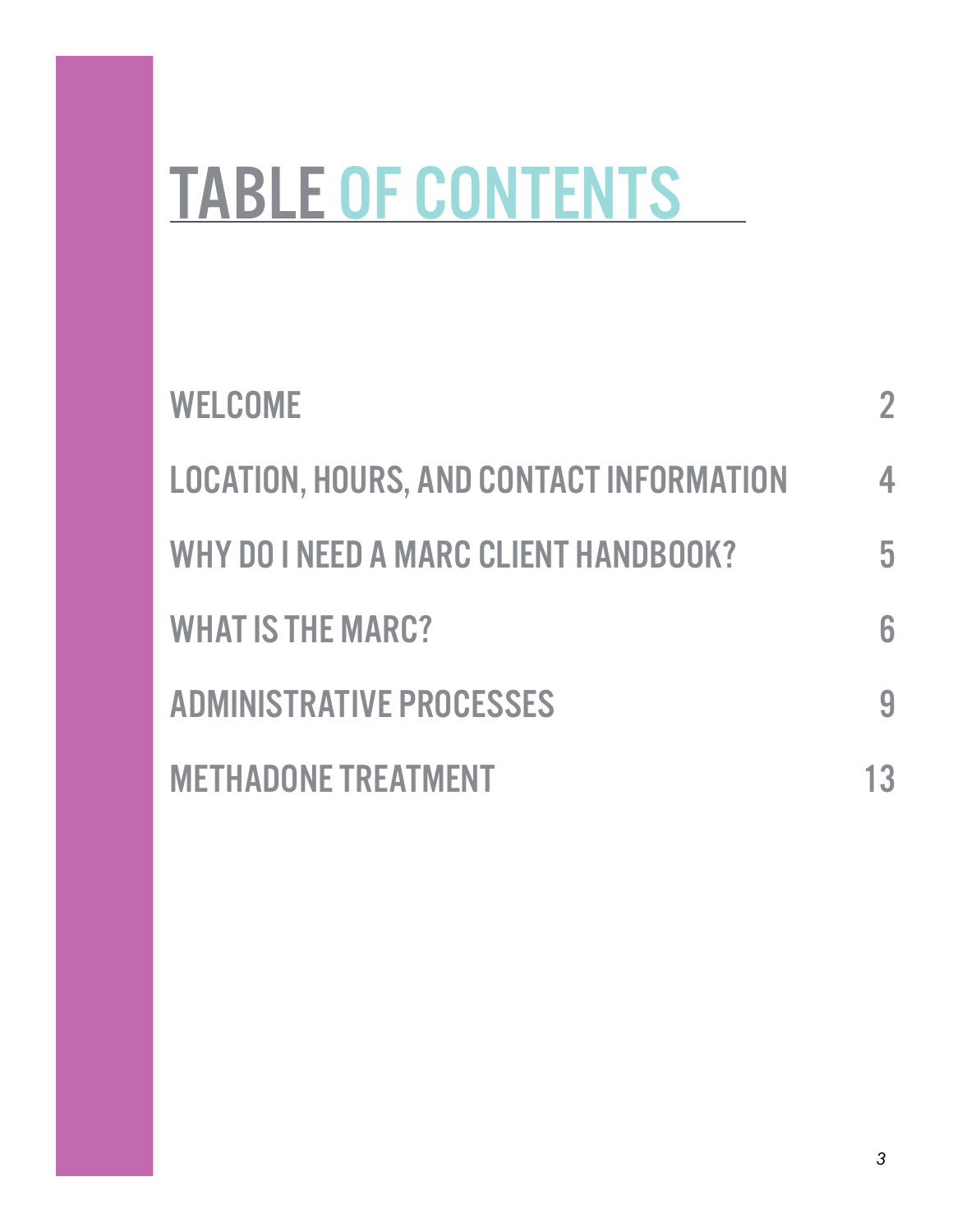# <span id="page-3-0"></span>LOCATION, HOURS, AND CONTACT INFORMATION

#### **Location**

41 Montebello Road, Suite 120, Pueblo, CO 81001

#### Contact Information

Program Sponsor: Andrea Alvarez Phone Number: 719-423-1500, Press 2

#### After Hours Contact Information:

If you have a medical emergency at any time, do not call the MARC. CALL 911 FOR ALL MEDICAL EMERGENCIES. If you need to speak with your counselor or another staff member after business hours, please call 719-470- 8178, and follow the instructions on the voice mail. Your call will be forwarded to the On-Call personnel. We appreciate if you do not call after hours for matters that can be solved during normal business hours. For other psychiatric needs you can call the Colorado Crisis Services, 844-493-8255, or the Crisis Living Room at 719- 545-2746 or 1302 Chinook.

#### Dispensing Days and Hours

Monday through Friday: 6 AM - 11 AM Saturday: 6 AM - 9 AM Sunday: Closed

Open Access Monday through Friday: 6AM - 7AM, first come, first served

#### Administration Days and Hours of Operation

Monday through Friday: 6 AM - 5 PM Saturday and Sunday: No Counselors

#### Holiday Closures

- New Year's Day, January
- President's Day, February
- Memorial Day, May
- Independence Day, July
- Labor Day, September
- Thanksgiving Day, November
- Christmas Day, December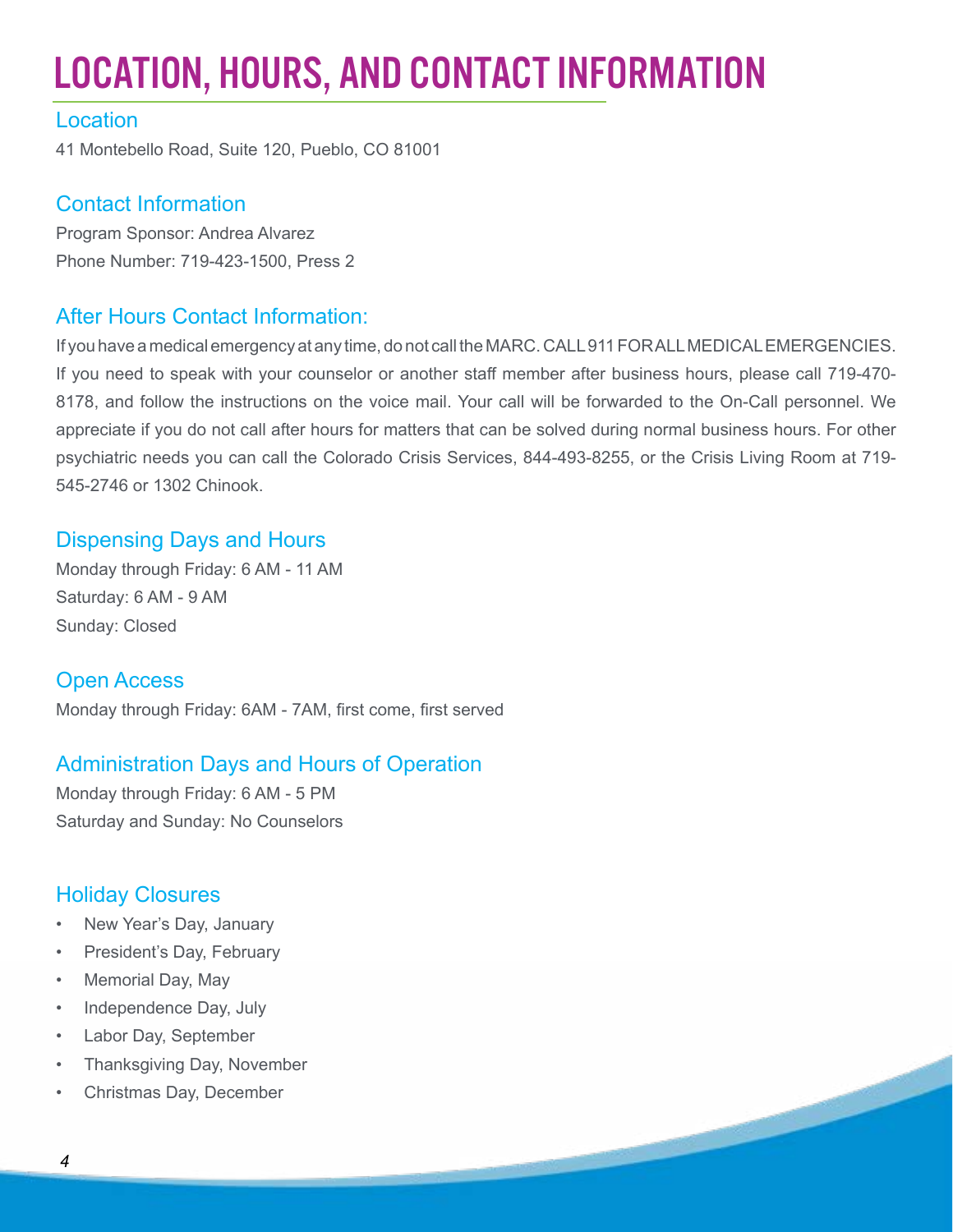# <span id="page-4-0"></span>WHY DO I NEED A MARC CLIENT HANDBOOK?

#### *IT IS VERY IMPORTANT THAT YOU READ AND UNDERSTAND YOUR MARC CLIENT HANDBOOK. PRIOR TO BEGINNING YOUR TREATMENT, YOU WILL BE ASKED TO SIGN A STATEMENT SAYING, "I HAVE READ AND UNDERSTAND THE MARC CLIENT HANDBOOK."*

This handbook is designed to educate you about the MARC rules and regulations. Our staff will thoroughly answer all your questions during the orientation/ assessment process. Today you are taking a step in the direction of recovery, be confident that you are gaining a tool that can lead you to a new life of wellness. Be encouraged to trust the process as you embark on this journey to overcome the battle of addiction. You have come to this program because you are seeking change in your life. Not only will you find that you are not alone in this battle, but you will also come to see that there have been many to walk this road before you who have triumphed. You are being connected to a strong support network of health care professionals. All who will be involved in your care here at Health Solutions whether it be the doctor, therapist, case manager or peer supporter, have your best interest in mind. Rest assured that you are in safe hands and allow yourself to be taken care of. Hope is here and your change is coming, keep holding on you deserve this. The MARC is licensed by State and Federal regulatory authorities to dispense methadone to treat Opioid Dependency. We also need your assistance in helping our staff meet all the Federal, State and Local regulations that the MARC has to follow.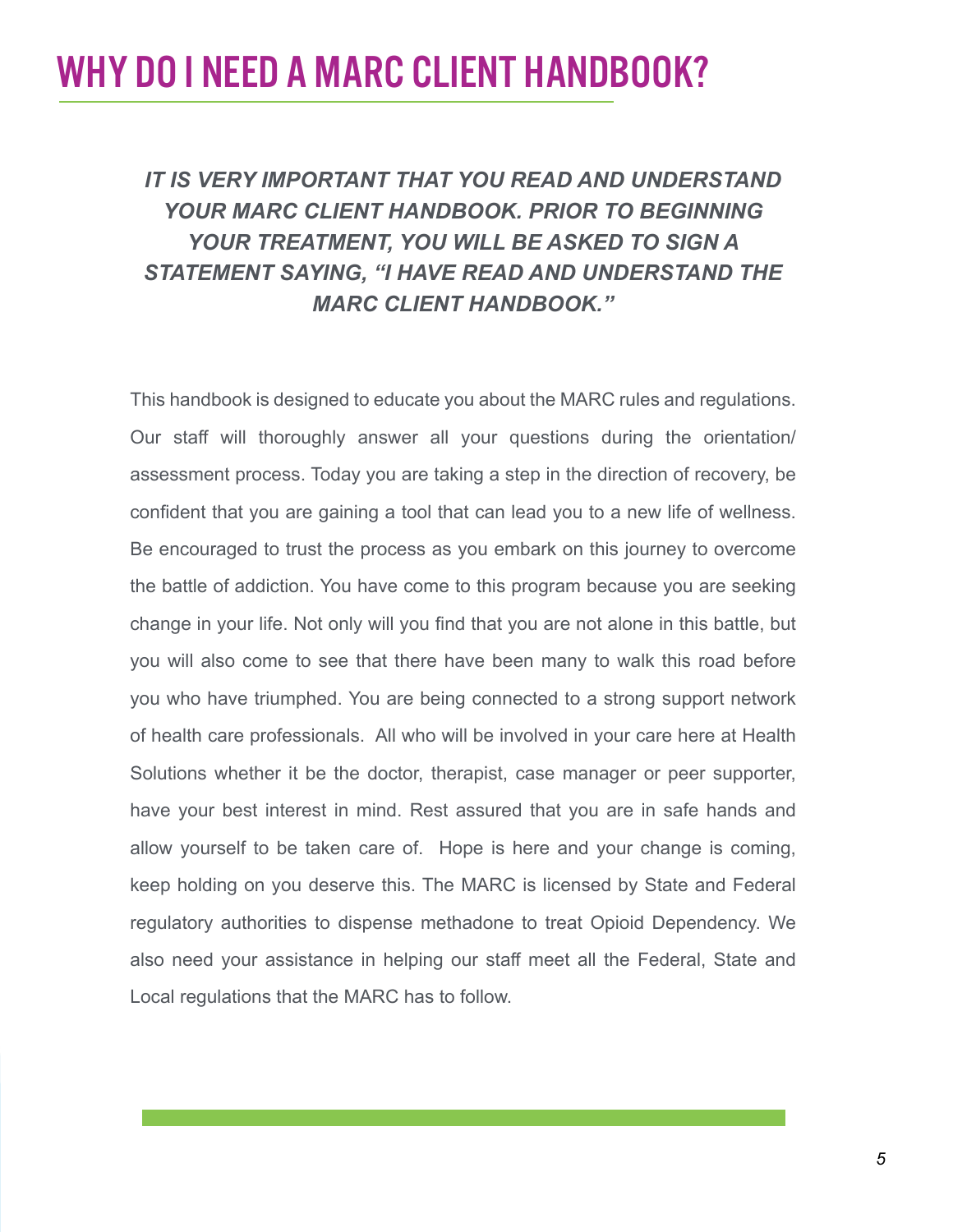# <span id="page-5-0"></span>WHAT IS THE MARC?

Health Solutions' Medication Assisted Recovery Center (MARC) offers medications such as Methadone, Buprenorphine/Naloxone (Suboxone), or Naltrexone (Vivitrol) in combination with important rehabilitative services to help you in your long term recovery, and to live a drugfree and productive life of your choice. Our full range of services include therapy/counseling, case management, physical health testing, as well as education about overdose risk, and infectious disease prevention. If other medical needs or concerns arise, medical care should be sought from your primary care physician.

The Medication Assisted Recovery Center (MARC) is a non-hospital program that has been found to successfully treat addiction or dependency to opioids such as prescription pain killers, heroin, or fentanyl.

#### GENERAL INFORMATION ABOUT METHADONE

The MARC uses the federally approved synthetic opioid Methadone. Methadone removes the physical reasons that cause you to continue using illegal opioids and are effective in the following ways:

- Methadone is taken orally, rather than by injection. Therefore Methadone frees you from the dangerous practice of "shooting up".
- Methadone is very long acting. You will need to take Methadone only once a day
- Methadone lasts from 24-36 hours.
- Methadone takes effect slowly. Because the drug has a slower and more gradual onset of effects, you will not get a "rush". This helps break the addiction to the "rush".
- Methadone's side effects will lessen as your treatment progresses.
- Once you are stabilized at a therapeutic level, you will look, act, and feel drug-free.
- Methadone prevents withdrawal symptoms, reduces hunger/craving, and blocks the effects of illicit opiates.

*Please make sure you understand the implications of using Methadone before you begin treatment. Remember, Methadone is a great tool, it is not treatment by itself and must be combined with other clinical services in order to be effective.*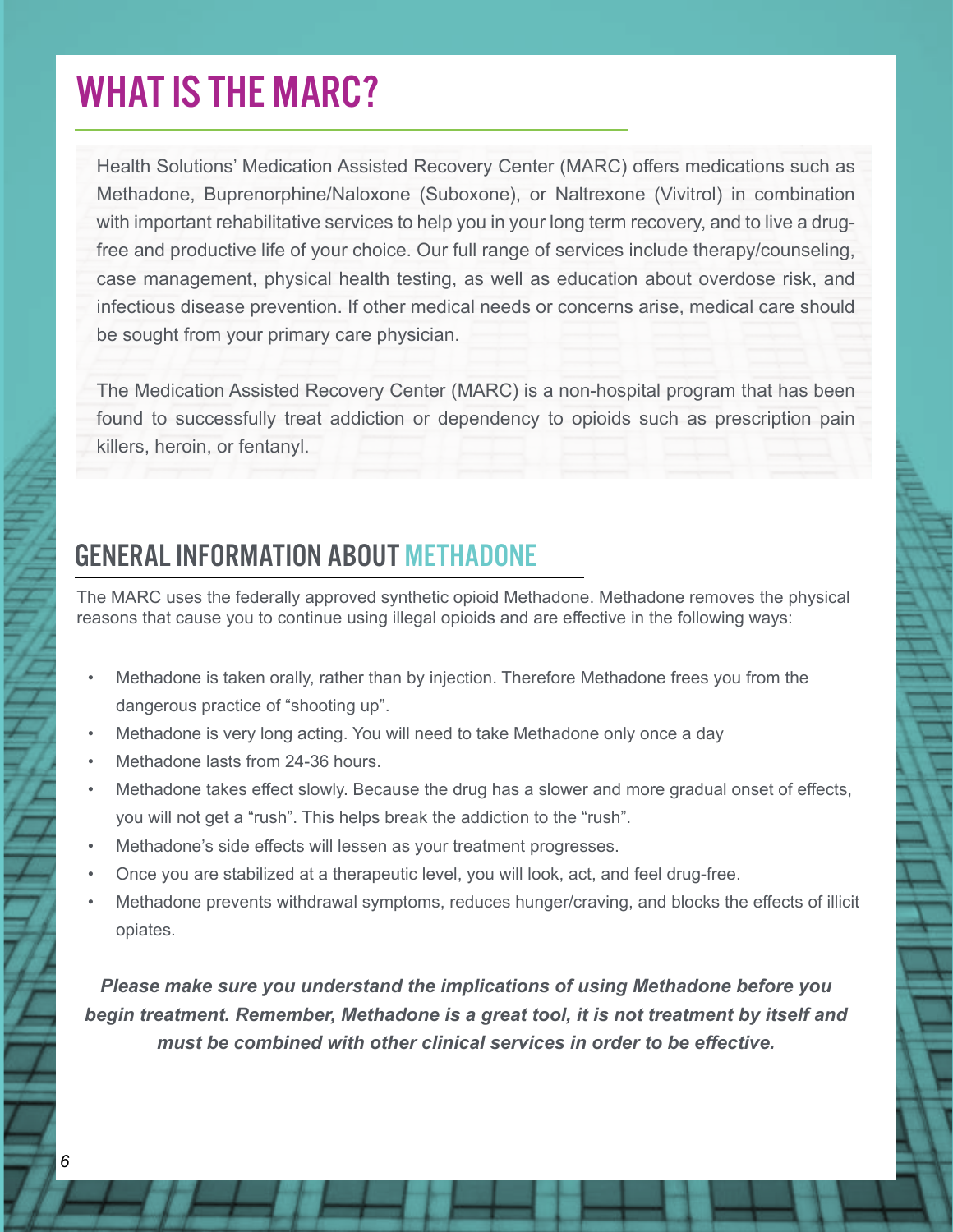#### METHADONE SIDE EFFECTS

Methadone side effects are usually minimal and short-lived. They most often occur in the early stages of your treatment. Most clients experience no severe side effects; however, you should avoid activities requiring mental alertness such as driving or operating hazardous machinery until you know how methadone affects you. Please read the list below and notify medical staff if you experience any symptoms of these side

effects.

- The most frequently observed negative effects are light-headiness, dizziness, extreme tiredness, nausea, vomiting, sweating, ankle swelling, or skin rash.
- Much less often, negative side effects may include: restlessness, malaise, weakness, headache, insomnia, agitation, disorientation, visual disturbance, constipation, dry mouth, flushing of the face, low
- heart rate, faintness and fainting, problem urinating, changes in sexual drive, irregular menstruation, joint pain, joint swelling, and numbness and tingling in hands and feet.
- Methadone is a medication that produces dependence and has the same side effects as other opiates. Overdose may cause sedation and/or respiratory and cardiac depression. If you have difficulty breathing, chest pains, or other serious symptoms, call 911!

#### METHADONE OVERDOSE: WHAT YOU NEED TO KNOW

#### What to Do for a Methadone Overdose

Take Immediate Action.

If there are possible signs/symptoms of overmedication or overdose, determine if the person is responsive. Shout their name, pinch their ear, or rub your knuckles on their breastbone to arouse them. Call 911 immediately. If Narcan is available, administer promptly. To receive education on Narcan and overdose prevention, please speak with your primary counselor.

*The most important thing to do in the case of an overdose is call 911!*

#### Signs and Symptoms of an Overdose

- Unusual sleepiness, grogginess, drowsiness
- Slow heartbeat, or lowered blood pressure
- Slow or shallow breathing
- Mental confusion
- Slurred speech or intoxicated behavior
- Pinpoint pupils
- Unusual snoring while asleep
- Difficulty arousing the person from sleep
- Fingernails or lips turning blue/purple
- Body is limp
- Vomiting or gurgling noises
- Cannot be aroused or unable to talk
- An often unrecognized symptom of Methadone overmedication is unusual feelings of excess energy with or without euphoria.

*7*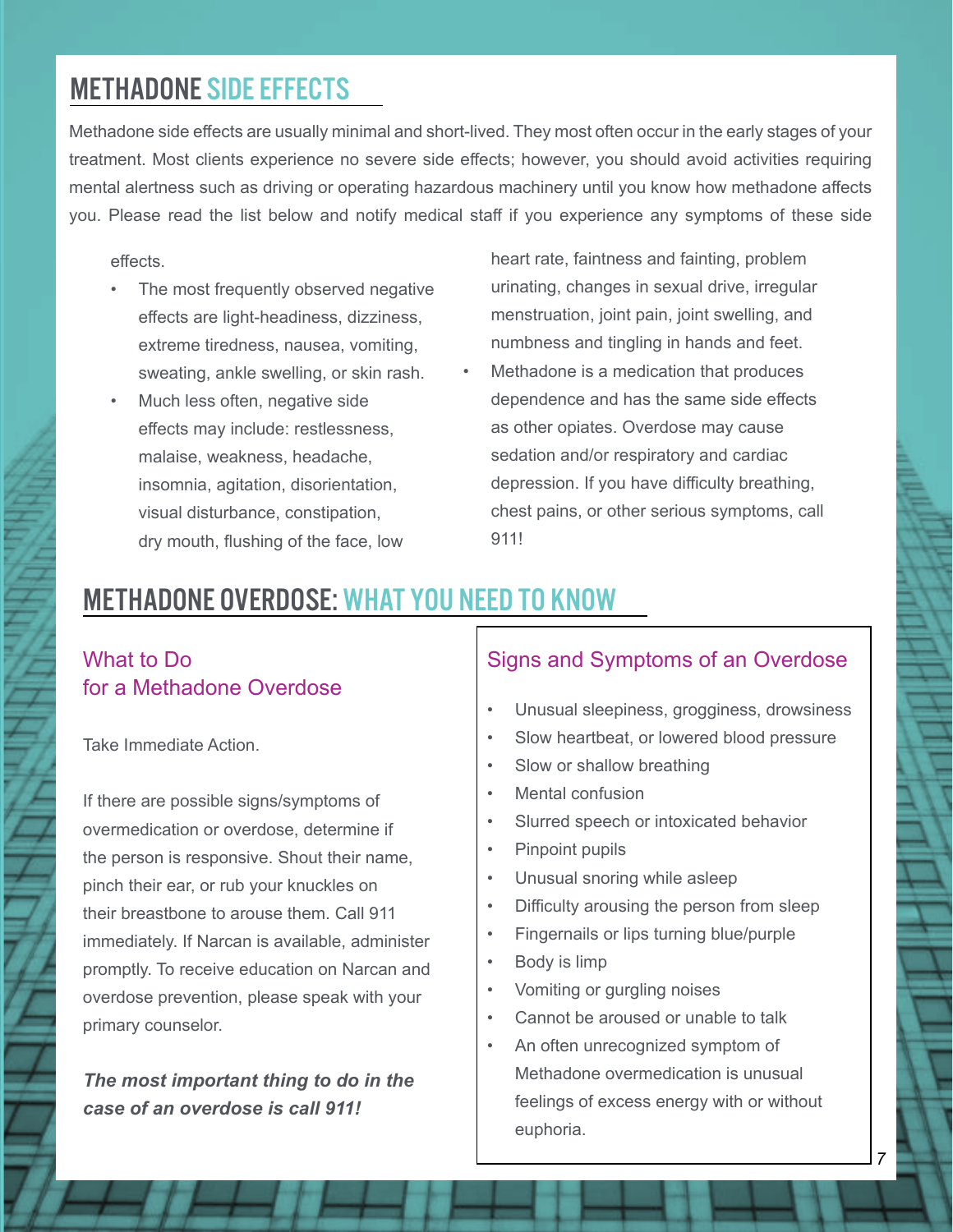#### METHADONE DRUG INTERACTIONS



#### Did you know?

There are certain medications that cannot be used when on Methadone and will lead to severe withdrawal or unpredictable interactions. Share your medication list with the MARC any time there are changes.



#### Don't mix

It is never safe to use alcohol or unapproved benzodiazepines when taking Methadone. Excessive use can cause breathing to stop, resulting in coma or death.



r

#### Benzodiazepines

The misuse of Benzodiazepines with Methadone or Buprenorphine can increase the risk of respiratory depression and the risk of death by overdose. Any client who is prescribed a Benzodiazepine shall not have a dose exceeding 150mg of methadone or 12mg of Buprenorphine daily. Clients who are transferring to the OTP or requesting guest dosing and have an active prescription for a Benzodiazepine shall not be accepted if their methadone daily dose is greater than 150 mg or 12mg of Buprenorphine. OTP staff shall create a treatment plan with the client that shall have conditions around taking a benzodiazepine. These conditions may include a short medication supply, more frequent urinalysis testing and more frequent appointments, in addition to any other conditions deemed appropriate by staff. The prescriber can determine if the client requires a medically supervised withdrawal, outpatient medically supervised withdrawal, or to be tapered from Benzodiazepines.

#### **Blockers**

When an individual is physically dependent on opioids, the use of any medications known as opioid blockers will cause acute withdrawal symptoms. The severity of these withdrawal symptoms will depend on how physically dependent a person is on opioids and the dosage of the opioid blocker administered. Examples of opioid blockers are Tramadol, Naltrexone (Narcan), Nubain, Stadol, Talwin and Buprenex.

All Methadone clients should avoid opioid blockers. A client who ingests other drugs or substances during Methadone treatment may run the risk of overdose, coma and even death.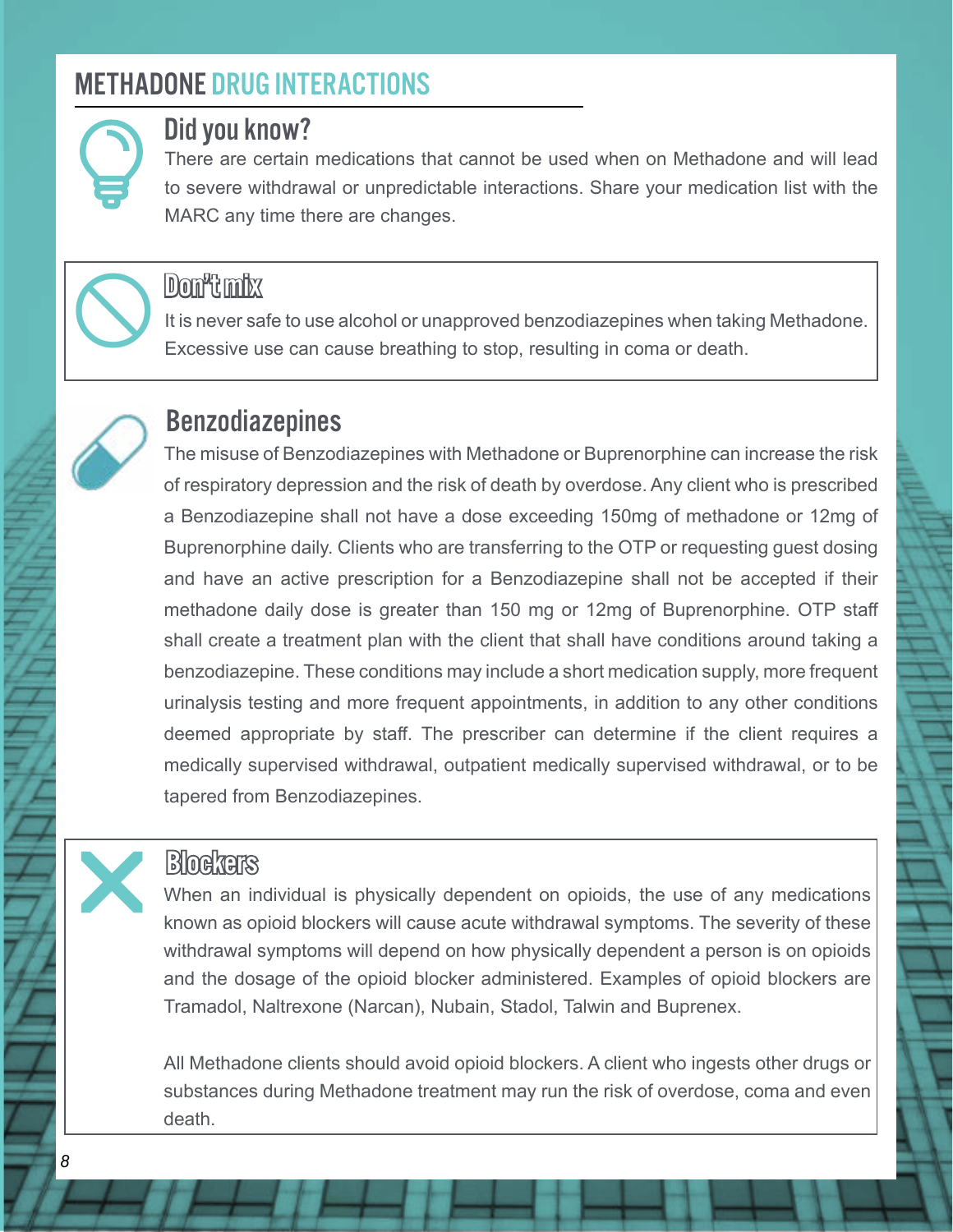# <span id="page-8-0"></span>ADMINISTRATIVE PROCESSES VALID IDENTIFICATION

*One of the following valid photo Identifications are required for the MARC admission:*

- State driver's license, state-issued temporary or provisional licenses with photos
- State-issued identification card
- Military-issued identification card
- Valid U.S. Passport
- Permanent Resident Alien Card
- Certificate of U.S. Naturalization



# RULES

Health Solutions expects cooperation and compliance with the treatment protocol including:

- Attending the MARC for every expected medication dose
- Attend the MARC's orientation training
- Participating in individual counseling
- Working with your counselor on periodic individualized treatment plans
- Informing all outside medical providers and prescribers of participation in the MARC
- Signing releases of information for coordination of care, as required by the state and as deemed appropriate by you and your counselor
- Registering all prescription medications with the nurse within 24-hours of being prescribed
- Abstaining from alcohol, other mood and mind-altering drugs and non-prescribed drugs
- Participating in random urinalysis testing a minimum of once per month
- Accepting a Mantoux TB Skin Test to all new clients to screen for the possible presence of Tuberculosis
- Maintaining a safe and peaceful environment. Persons causing a disturbance will be asked to leave. If they refuse to leave then security will be notified to assist and escort off of Health Solutions property.

# TOBACCO FREE CAMPUS

Health Solutions prohibits the use, or sale of any nicotine/tobacco products including electronic and vapor devices, in or out of your vehicle while on Health Solutions property. If you wish to use nicotine/tobacco products while at a Health Solutions facility, you are required to go out to the public sidewalk next to the public street to do so.

# INFECTIONS DISEASE INFORMATION/EDUCATION

Testing will be provided to clients per state Regulations for the following Gonorrhea, Syphilis, HIV, and any other tests your provide deems necessary all results will be reviewed with your provider. Additional counseling and resources for needs will be provided if determined necessary by your treatment team.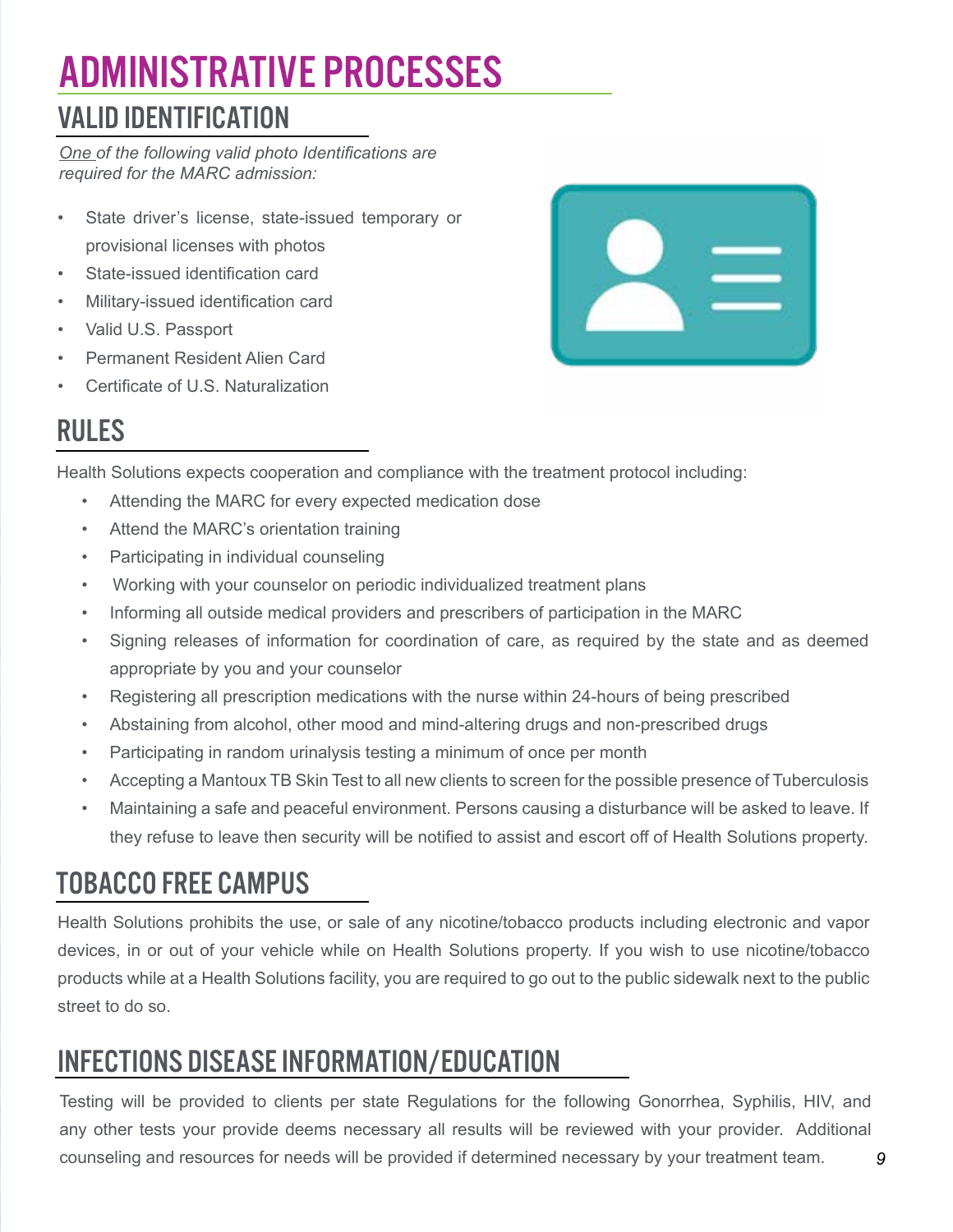#### SAFETY AND EMERGENCIES

The MARC has several protocols, such as CCTV and on site security, to maintain safety at all times. Please follow posted diagrams for exits, fire extinguishers, and first-aid kits. Please follow instructions provided by MARC or emergency personal in all emergencies.

In case the MARC closes due to weather or other circumstances, you may dose at Crossroads Turning Points Inc. (719-546-6666) or Colorado Treatment Services (719-569-7796). Please contact them for hours, locations, and for information on any possible fees. You will be notified of the MARC closing as soon as possible. Please make sure that you keep your phone number up to date with MARC staff so you can be notified of closures in a timely manner.

In case of a medical emergency, MARC staff will call 911, for appropriate treatment which could include transportation via ambulance to the nearest emergency room.

#### PAYMENT SCHEDULE

Fee schedules will be given to you and will be available in the MARC waiting areas. Payment is due at the time of service. No checks are accepted or refunds given without prior approval. Sliding Fee assistance is provided to all qualifying and compliant clients. See front desk for more information and applications.

Some insurance companies will cover Methadone, Suboxone and Vivitrol treatment. Please contact your insurance company for more information. In the event that your insurance company covers your treatment, we will provide you with the paperwork necessary for reimbursement.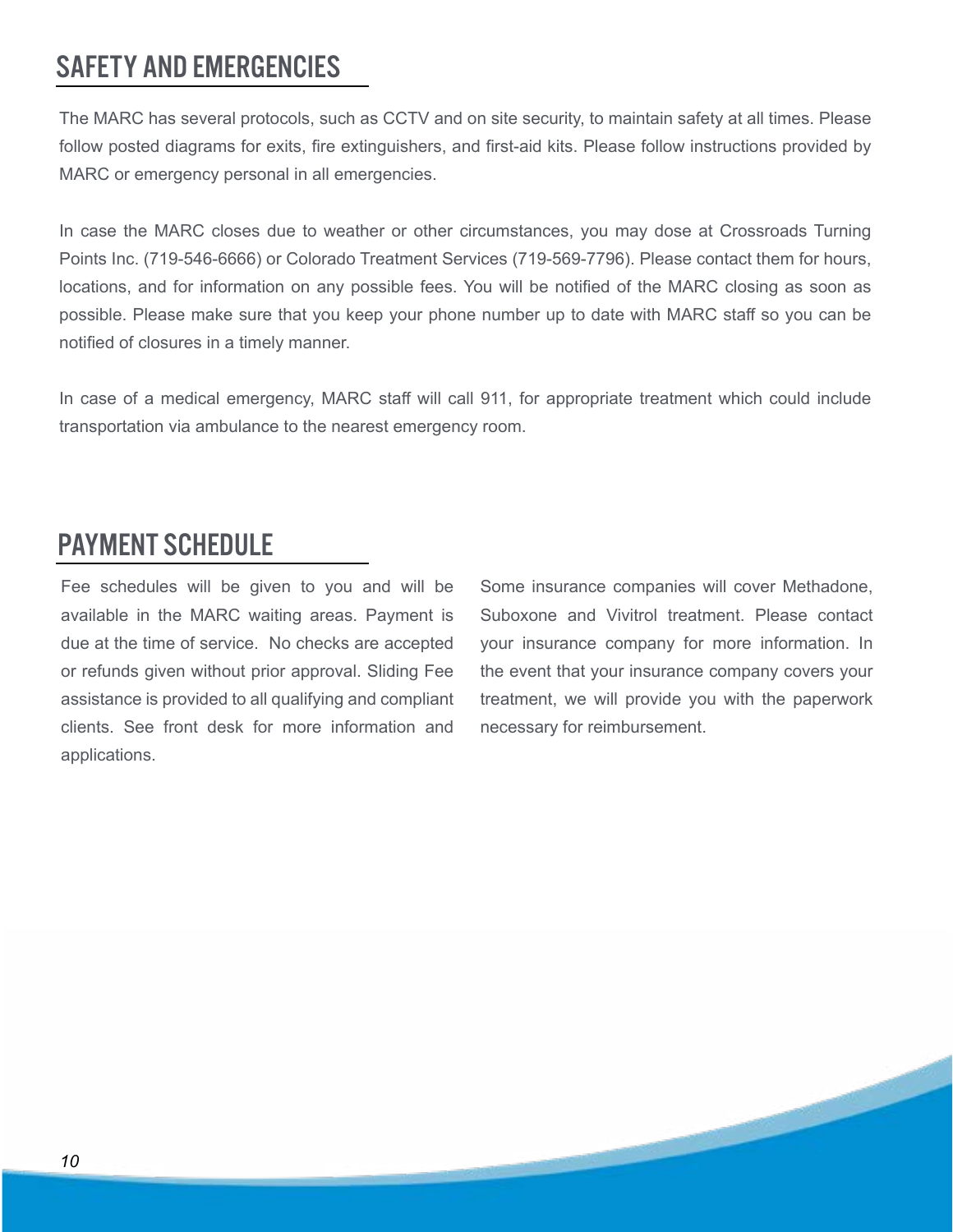#### *11*

# FAILURE TO PAY MEDICATION MANAGEMENT TREATMENT FEES

You have an obligation to pay for services provided by the Health Solutions MARC. If you are unable to pay for services, you will not be able to dose until payment has been made. You may also lose your take-home dose(s) failure to dose for 14 days will result in a discharge from the MARC.. If you experience financial difficulties, you may contact your counselor for advice.

# MEDICATION POLICY

Health Solutions MARC staff will review all medications that you are currently taking. You will be required to physically bring in all current medications to your intake and monthly so MARC staff can verify the medications, and evaluate for negative drug interactions. When you receive a prescription from an outside source, you must present the prescription to the nurse within 24 hours. The prescription will not be taken from you. Your nurse will make a copy of the prescription, record the prescription in your chart and notify the MARC Physician. Our MARC physician,

and qualified medical staff will be glad to discuss any prescription medication with you at any time.

You must also sign a release of information for any outside physician or medical professional who is prescribing medications. Failure to do so is grounds for suspension from the Medication Assisted Recovery Center (MARC).

You should not use any un-prescribed or recreational/street drugs. Do not use any prescribed opioids, any type of tranquilizer (e.g. antipsychotic drugs, barbiturates, benzodiazepines), tri-cyclic antidepressants, or any other sedating drug without notifying and obtaining permission from the MARC Physician.

#### PRESCRIPTION DRUG MONITORING PROGRAM

The Prescription Drug Monitoring Program (PDMP) is a statewide data base that tracks prescriptions of controlled substances. Pharmacies are required by the state of Colorado to report all prescriptions of controlled substances that they dispense to this data base. This data base is used by Health Solutions MARC to monitor your monthly prescription use during admission, prior to phase increase, if we feel you may be Doctor shopping, or are abusing the medications you are prescribed. This data base can be accessed only by clinic doctors or permitted staff per Federal Guidelines with or without your permission.

# CENTRAL REGISTRY INFORMATION

Information will be provided to the State Central Registry at admission, discharge and periodically during treatment to verify enrollment. Central Registry is located within the Office of Behavioral Health and is confidential.

**STATE OF BUILDING** 

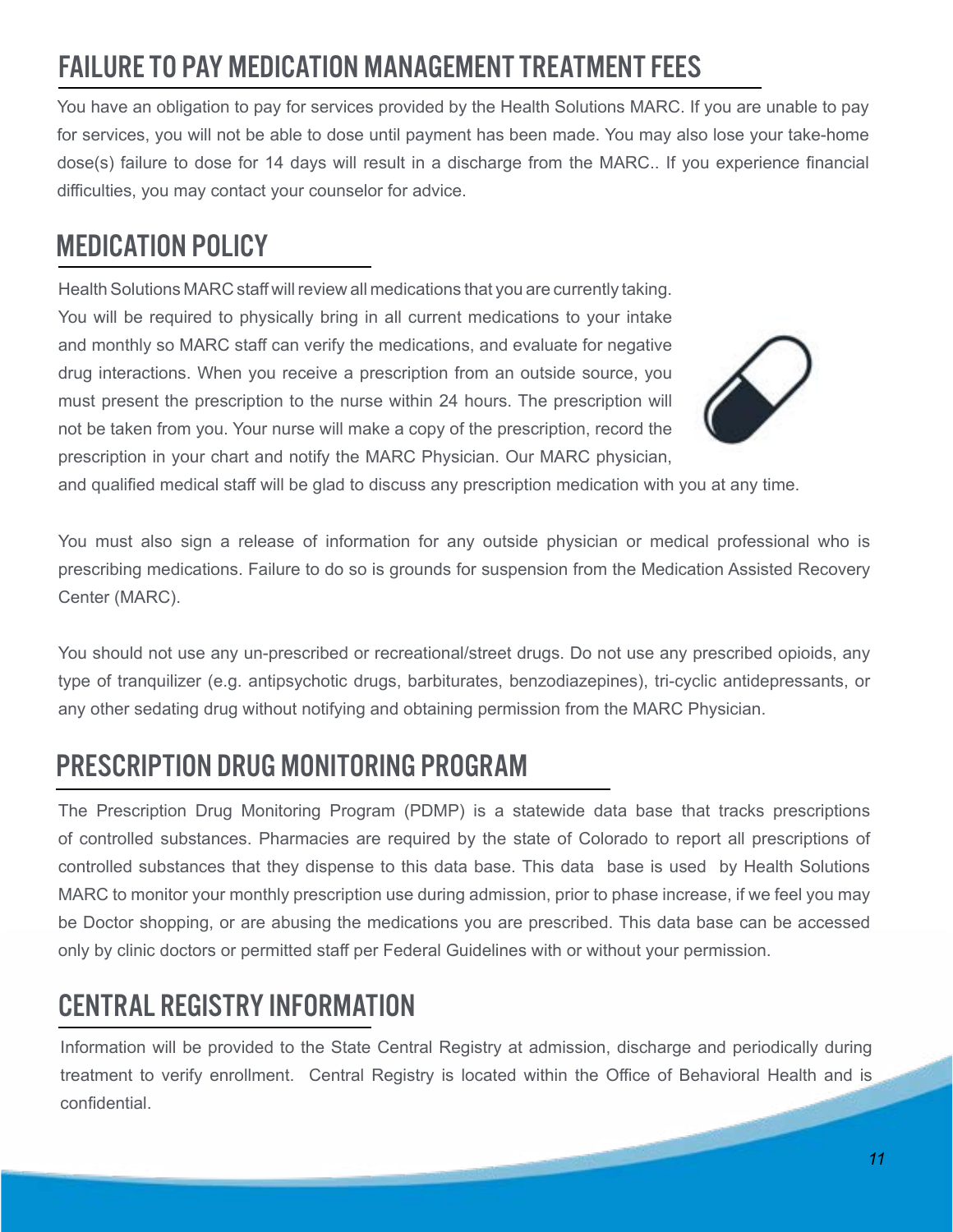# ATTENDANCE

Each client is expected to come in daily for dosing of medication as well as regular attendance with their primary counselor and prescribing physician. If dosing or appointments with provider and counselors are missed continuously it can result in treatment plan changes to include dose changes or discharge.

#### CLIENT INPUT

The MARC encourages your input regarding your treatment, care, services and treatment plan. We encourage the use of our client satisfaction survey that is both voluntary and anonymous

#### LOITERING

Loitering on clinic premises is prohibited. You should enter the MARC immediately upon arrival and remain in the waiting area until called. You should leave the MARC and adjacent area immediately upon completion of services. Consistent loitering may result in staffing with the MARC treatment team.

# DRESS CODE

Health Solutions MARC believes that part of recovery is taking care of oneself, therefore a dress code will be enforced:



Skirts or Pants/shorts, and Shirts are required. Clothing shall not advertise drugs, alcohol, violence or gang affiliation. Slippers, pajamas, bath robes or clothing that reveals back, chest, stomach or undergarments shall not be allowed. Any clothing that may be distracting to client treatment shall not be allowed. You can be asked to leave and change before returning.

It is important that you do not wear SUNGLASSES and HATS prior to presenting at the dispensing windows for medication. Doing so prevents the nursing staff from checking for pupil dilation prior to medication.

# **CHILDREN**

Children will be allowed in the MARC waiting area only, not near dosing windows. Children under 12 are not permitted to be left unattended anywhere, including in vehicles on Health solutions property. You are responsible for your child (children) behavior at all times.

# FOLLOW UP AFTER DISCHARGE

Upon discharge, after giving proper and written consent, you will receive a follow-up call from the MARC staff in order to access your on-going status and help with any current needs.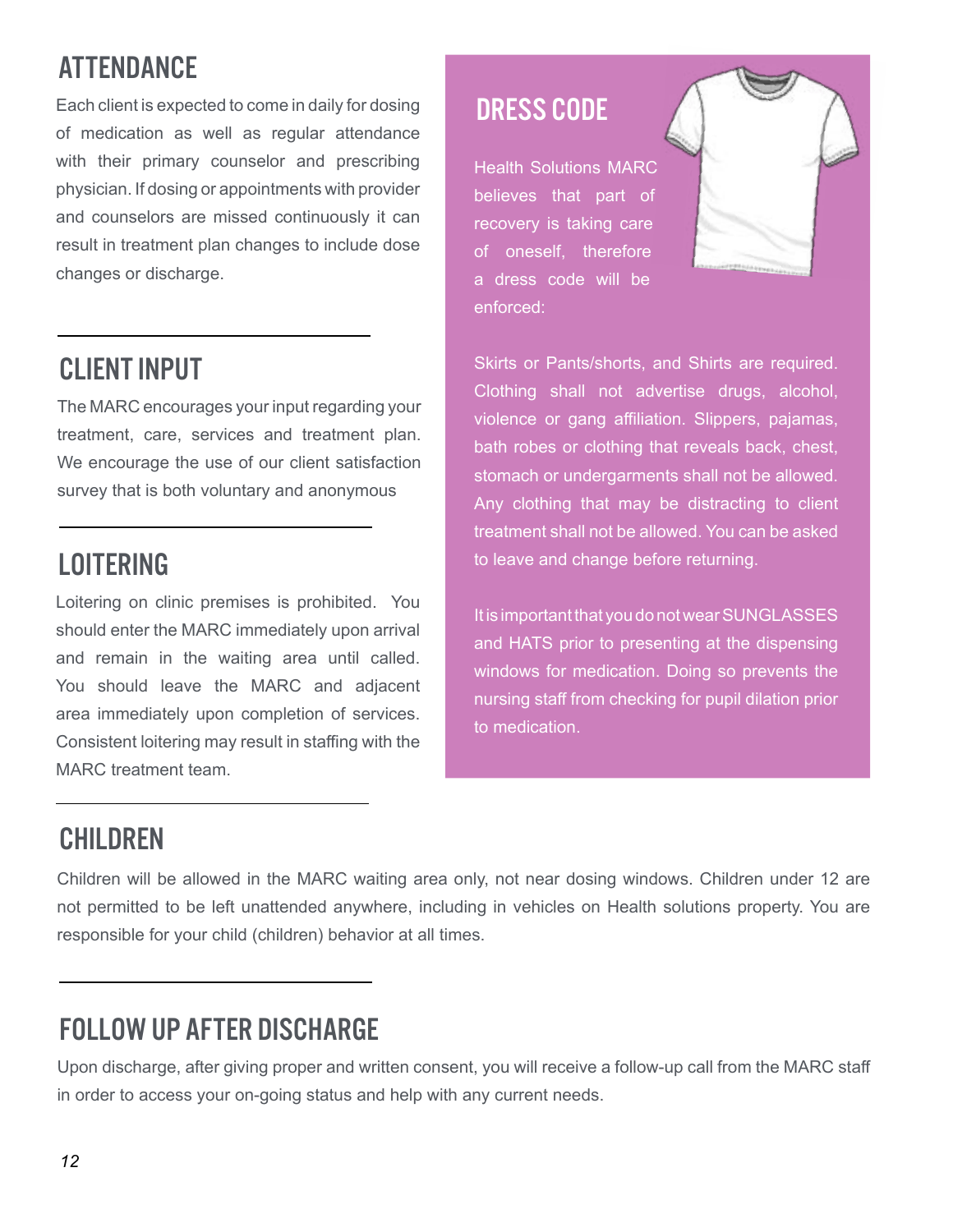# <span id="page-12-0"></span>METHADONE TREATMENT

#### ADMISSION CRITERIA

We offer treatment to clients who are 18 years of age or older and are addicted to or dependent on opioids. You must have a 1-year history of addiction, except if you are pregnant. You must be medically able to tolerate the approved opioid medications. The client must enter and participate in treatment voluntarily, and may terminate treatment at any time without reprisal or penalty at any time.

#### INELIGIBILITY

If you do not meet admission criteria, you will meet with a member of the MARC clinical staff to discuss reasons for ineligibility. If you sign the appropriate release of information (ROI) and would like the information shared, your family/ support system or referral will be notified of reasons for ineligibility. The MARC clinical staff will discuss alternative treatment options with you and will make the appropriate referrals as needed.

#### INTAKE OR THE FIRST CONTACT

The "intake process" consists of a clinical evaluation, a medical assessment and a physical exam. As part of the physical exam, blood is collected for lab testing, a tuberculosis skin test (PPD) is completed, and any other tests that are deemed necessary. A urine sample is required at the time of admission to verify opiate drug use and rule out recent benzodiazepine use. If you test positive for a benzodiazepines you will be assessed further by the MARC physician to determine if Methadone is appropriate and to specify dose level and assessment of benzodiazepine need. All admissions are contingent upon both Federal guidelines and physician approval.

At the time of intake you will be asked to sign a consent to treatment form.

#### **ORIENTATION**

Orientation to treatment will occur at time of admission after you have overcome intoxication and withdrawal and are stabilized. Orientation to treatment includes continuous education via multiple modalities, e.g. verbal, written, video, in individual and/or group settings. You will be expected to complete 3 orientation sessions with your counselor to cover in-depth key program information within the first 90 days of treatment.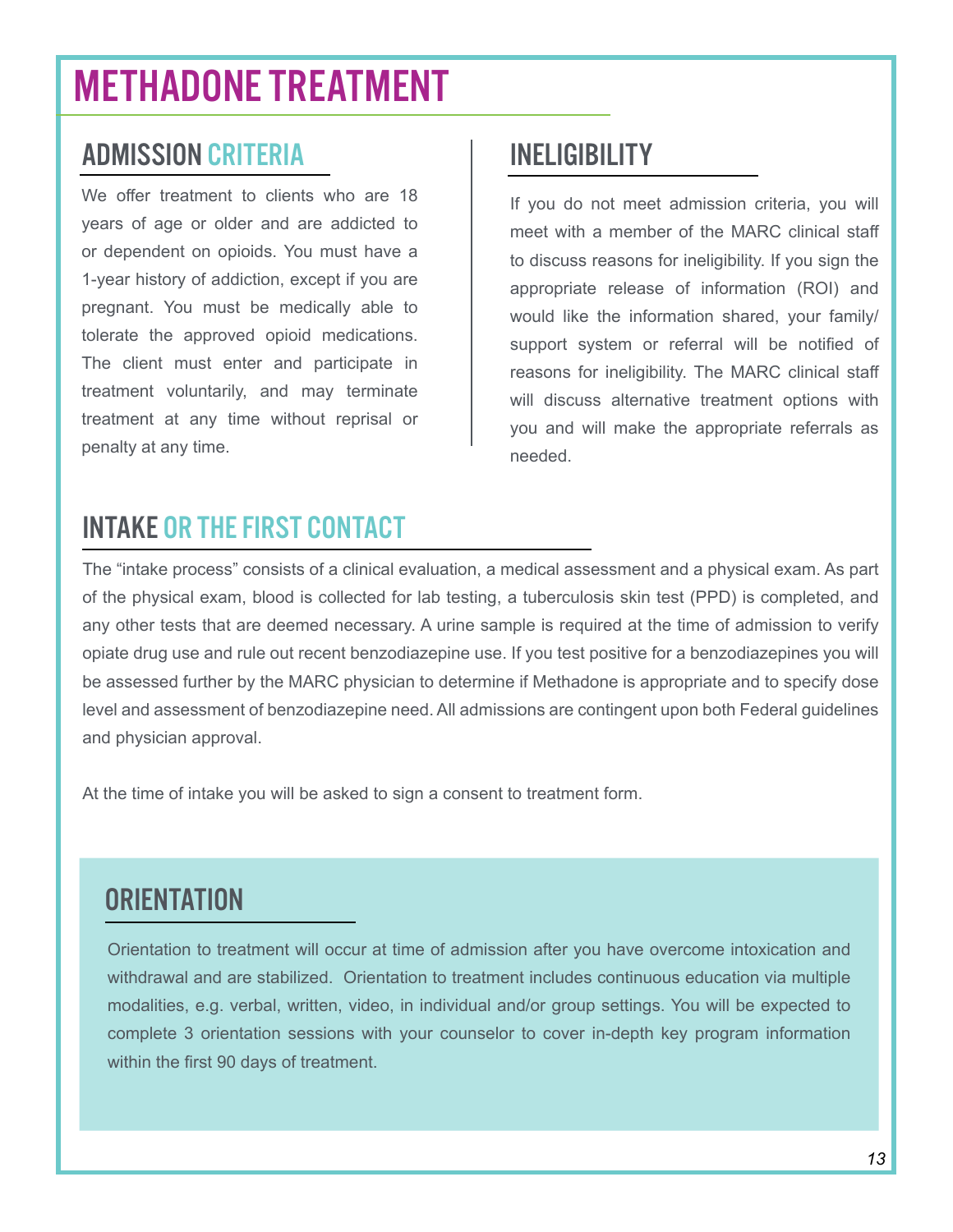# TREATMENT PLANNING

You are required to attend counseling group and individual sessions, and other psychiatric services as per your treatment plan.

Your clinician will work with you to develop a treatment plan based on your strengths and weaknesses, and cultural needs. Goals will be specific, measurable, realistic, attainable, and centered on your needs. A formal treatment plan review will be completed at a minimum of every 90 days.

# COUNSELING

As required by federal and state guidelines, behavioral health counseling and therapy services will be provided by Health Solutions MARC staff. Behavioral health counseling and therapy will be delivered within office hours Monday – Friday 6 AM to 5 PM, except in the case of a crisis. In the event of a crisis, you will be referred to Crisis Services, made available 24 hours, 7 days a week, 365 days per year, where qualified staff can assess risk and establish a safety plan, if needed. Individual counseling with take place twice per month for the first 90 days along with 2 group sessions, minimum one individual session every 30 days is required to remain active in the program, although does not meet treatment expectations. Thereafter the number of sessions will be determined by you and your counselor based on treatment goals.

#### **PREGNANCY**

Methadone treatment during pregnancy may result in unknown risks to the client and unborn child. You MUST inform an MARC staff member immediately if you become pregnant, or suspect that you may be pregnant. You will be pregnancy tested at admission and appropriate intervals during treatment. You will be pregnancy tested immediately prior to initiating a voluntary or involuntary medically supervised

#### *(continued...)*

withdrawal. If the result of the pregnancy test is positive, you must have a physical examination by a clinical provider within 14 calendar days, the MARC physician must certify that you may remain in the maintenance program. If you are pregnant, you must also receive (and provide proof of) regular prenatal care on an outpatient basis. The MARC is required to keep the agency or physician who provides prenatal care informed and therefore needs to have a signed release of information (ROI) in place.

# ILLNESS OR HOSPITALIZATION

You are encouraged to report any illness to the MARC staff. When appropriate, an appointment will be made with the clinic physician. In the event of a medical emergency, staff will assist with any referrals necessary. If you are going to be hospitalized for any reason, inform the MARC staff in advance. In case of an emergency hospitalization, you should try to have a physician or hospital staff member contact the MARC for continuity of care. Upon discharge from the hospital, you MUST present to the MARC, any discharge paperwork that includes diagnoses, treatments received, length of stay and medications administered and/or prescribed. Failure to authorize medical staff access to this information will result in a delay of treatment. Any unused methadone that would have been consumed during your stay in the hospital will need to be destroyed. Please bring in all unused Methadone to the MARC for verification of destruction. Financial credit will not be given for unused Methadone.

# NAUSEA OR SICKNESS

If you are experiencing nausea (upset stomach) either before or after ingesting medication, you will remain in the clinic area for 30 minutes for observation and medical monitoring. If you vomit after taking medication, you will notify a staff member. In this event, the medical staff has the option to examine the vomit to re-medicate if deemed safe and appropriate. You may be required to have a medical examination. You will not be re-medicated if vomiting occurs after leaving the MARC grounds.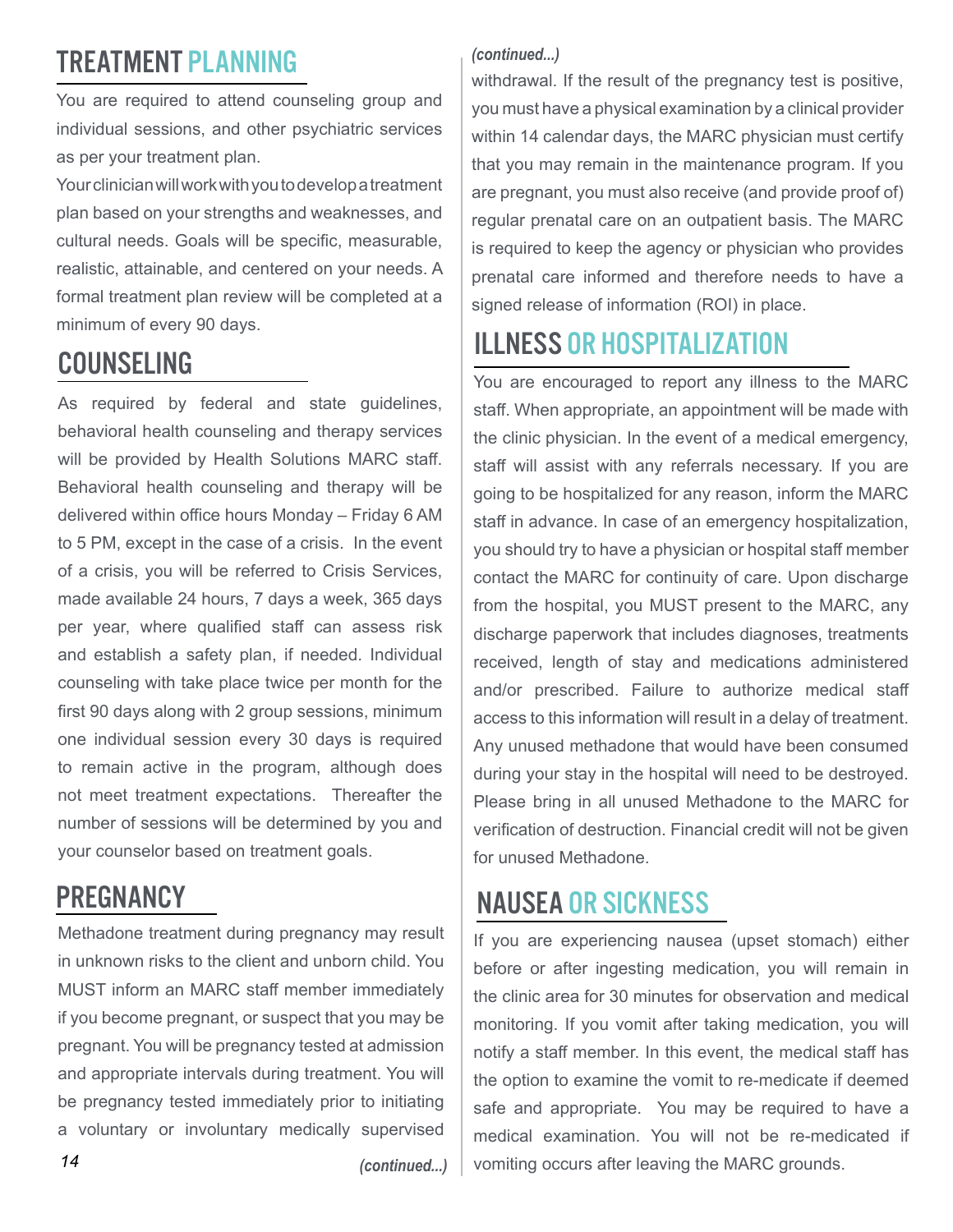#### MAINTENANCE PROGRAMMING

Maintenance Programming consists of receiving Methadone or other federally approved medications over an extended period of time. You may participate in the program, as long as you are following clinic protocols and procedures. Medications are dangerous if ingested by a child or adult for whom the medication is not prescribed. Prior to receiving any take-home medication, you will be instructed in security measures. Medication is for your personal use only and is never to be shared with any other individual. Medication, if not ingested, must be returned to the clinic on your next visit. Misuse of medication may result in termination of the client's participation in the clinic and may also result in criminal prosecution.

#### **DOSING**

- 1. You will need to check-in at the kiosk and may be asked to provide an ID before receiving your dose.
- 2. Please wait in the lobby until your number is called to avoid interrupting others who may be dosing.
- 3. Initial dose of medication will be supervised by the MARC's doctor or appropriately designated medical staff. This information will be recorded in your medical record.
- 4. Dosing will not be permitted until you have provided your urine sample and can provide you sticker to the nurse at the window. Failure to provide before 4 pm on the day your color is called will constitute a positive UA and you will be required to provide before dosing the following day.
- 5. Only one person at a time will be allowed at the dosing window. All bags/purses/jackets/and other similar items should be placed in the designated area directly behind the dosing window.
- 6. Dosing window expectations are as follows:
	- No bending over until the dose has been consumed and the recital of a pre-determined script has been completed.
	- Hands must remain on the dosing counter until the recital of the pre-determined script has been completed.
	- Coughing or Sneezing during consumption of the dose may be considered potential diversion behavior and should be avoided at all costs.
- 7. All dosing is observed at the dosing window by approved dosing staff with a liquid form of methadone. It will be followed by a small amount of water and then you will be asked to recite a pre-determined script to ensure you have swallowed your entire dose.
- 8. It is the client's responsibility to check their take home bottles at the window to ensure they are sealed properly before leaving the clinic. If they leak once outside the clinic they cannot be refilled or dosed again.

# DOSE INCREASE/DECREASE REQUEST

*15* Dose increases and decreases must be requested before dosing, let the front desk know you would like to see your counselor to fill out the request. Once the form is complete the nurse will check your vitals and the request will be turned into the provider for approval. Your provider may rquest an appointment before approval and requests can take up to 48 hours to be approved (dependant on provider availability).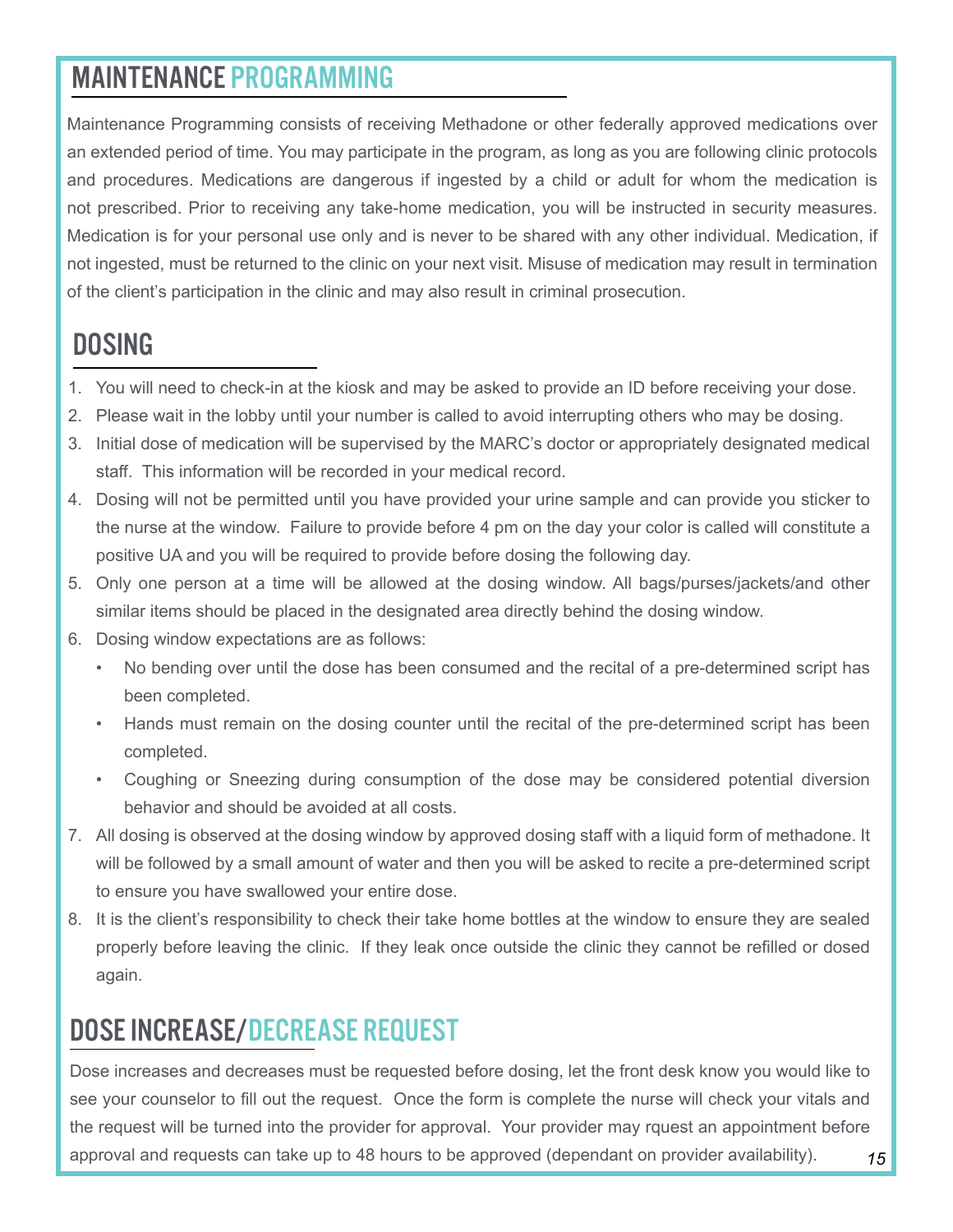#### DRUG SCREENS

The purpose of drug screen is to assist you in your treatment. They are used as a measure of success in your sobriety and as a way of helping the clinic monitor your safety while on Methadone. Drug Screens are not used as a means of punishment or retribution. Please remember that you are here voluntarily.

- 1. You will be required to provide a drug screen before being dosed on your random drug screen day. You may be asked to provide anytime you are in the clinic so be prepared at all times. You will have 2 random UA's a month for the first 90 days of treatment and one per month thereafter unless otherwise determined by the treatment team.
- 2. It is your responsibility to call or check the website daily and be prepared to provide a sample when you arrive at the clinic. The day a color is called it will be posted at the kiosk where you check.
- 3. Failure to provide a urine specimen before 4pm will constitute a positive result, and you will be expected to provide a specimen the following day in order to receive your medication.
- 4. Positive test results and/or negative results for the medication administered or dispensed will be considered an unapproved analysis and will result in the loss of all/ or some take home or other privileges.
- 5. Failure to provide an adequate specimen for drug analysis will be considered as an unapproved result and will affect take-home status or other privileges
- 6. Attempts to alter a specimen for drug analysis will result in the removal of all/some take-home or other privileges. Repeated attempts to alter samples will result in administrative detox.
- 7. A specimen for drug analysis will be requested the day following an extended absence or guest dosing at another clinic (at your cost) or at any time during treatment.
- 8. Continuous drug use will result in treatment plan or dosing changes, in addition to staffing with the MARC Treatment Team to determine if you will be able to continue with treatment.
- 9. Dilute urine drug screens will be treated as a positive result.
- 10. Be advised that some over-the-counter medications used for colds may create a positive urine screen result. Please feel free to ask the medical staff what you may take for a cold that will not show up in your drug screens. In general, it is good advice to avoid over-the-counter medications, vitamins and homeopathic compounds unless you have consulted medical staff first to avoid interactions with your methadone. Just because you do not need a prescription to buy them does not make them always safe to take while on Methadone.
- 11. Bringing in over-the-counter medication will not be accepted as a reason for having a positive drug screen. Do not take something if you do not know what is in it! If you have any questions or concerns contact our medical staff or your counselor.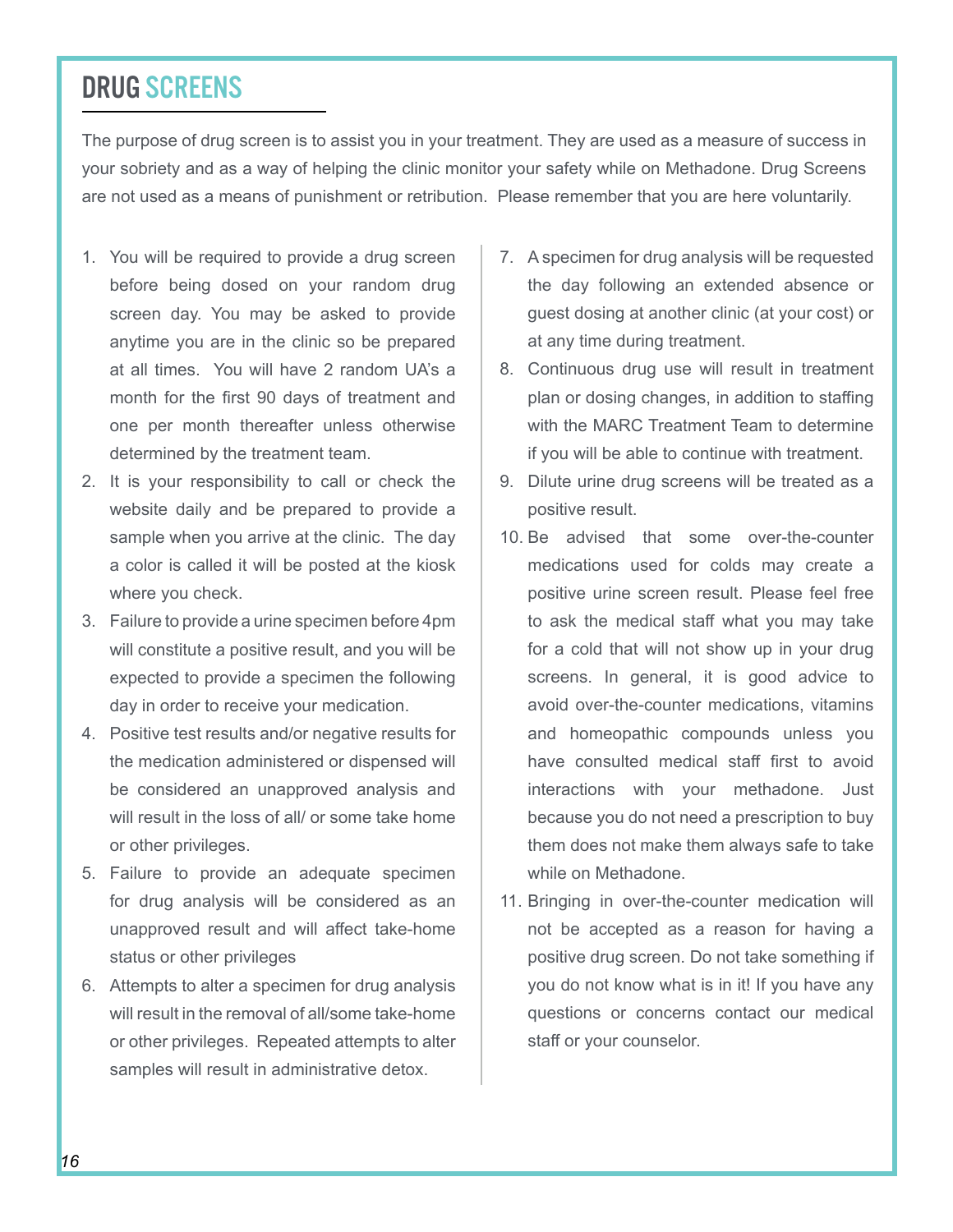# CRITERIA FOR TAKE HOME MEDICATION PRIVELEGES

A Take-Home Dose is an unsupervised dose that is taken away from the clinic. Take home doses are a privilege and are granted at the discretion of the clinical, medical and administrative staff following state and federal guidelines.

The following criteria must meet all the following criteria plus each listed under the phase being requested:

- 1. Regular clinic attendance (no missed counseling appointments, total of 1 hour per month and no missed dosing)
- 2. Compliance with OTP policies and procedures (TX plan updated)
- 3. No known recent criminal activity
- 4. Competence to safely handle take-home doses
- 5. Absence of serious behavioral problems at the clinic (within 30 days of request)
- 6. Stable living environment
- 7. Stable social relationships
- 8. Prescription drug monitoring shall be used upon transition of each phase documented in the chart.
- 9. Absence of illicit drug use (including alcohol)
- 10. Agreement signed that client will not administer to anyone other than self, and will not dispense, sell, buy or divert methadone (Federal law prohibits the transfer of this medication to anyone other than the client for whom it was prescribed);

*Even if you do not wish to gain take home privileges you are still required to follow program protocol. This means you must attend group and individual counseling per your treatment plan.*

#### *All take home medication must be kept in a tamper-proof, locked box.*

It is your responsibility to store you medications safely. Bring your methadone in your locked box when you see the nurses. Do not store or leave your medication in your car. Should your medication be stolen, you must file a police report and provide proof to the clinic staff. Per state policy only pregnant women will have their medication replaced. *Clients reporting loss or theft of take-home doses shall not be provided replacement doses or daily dose, until the day after the last take-home dose would have been taken.*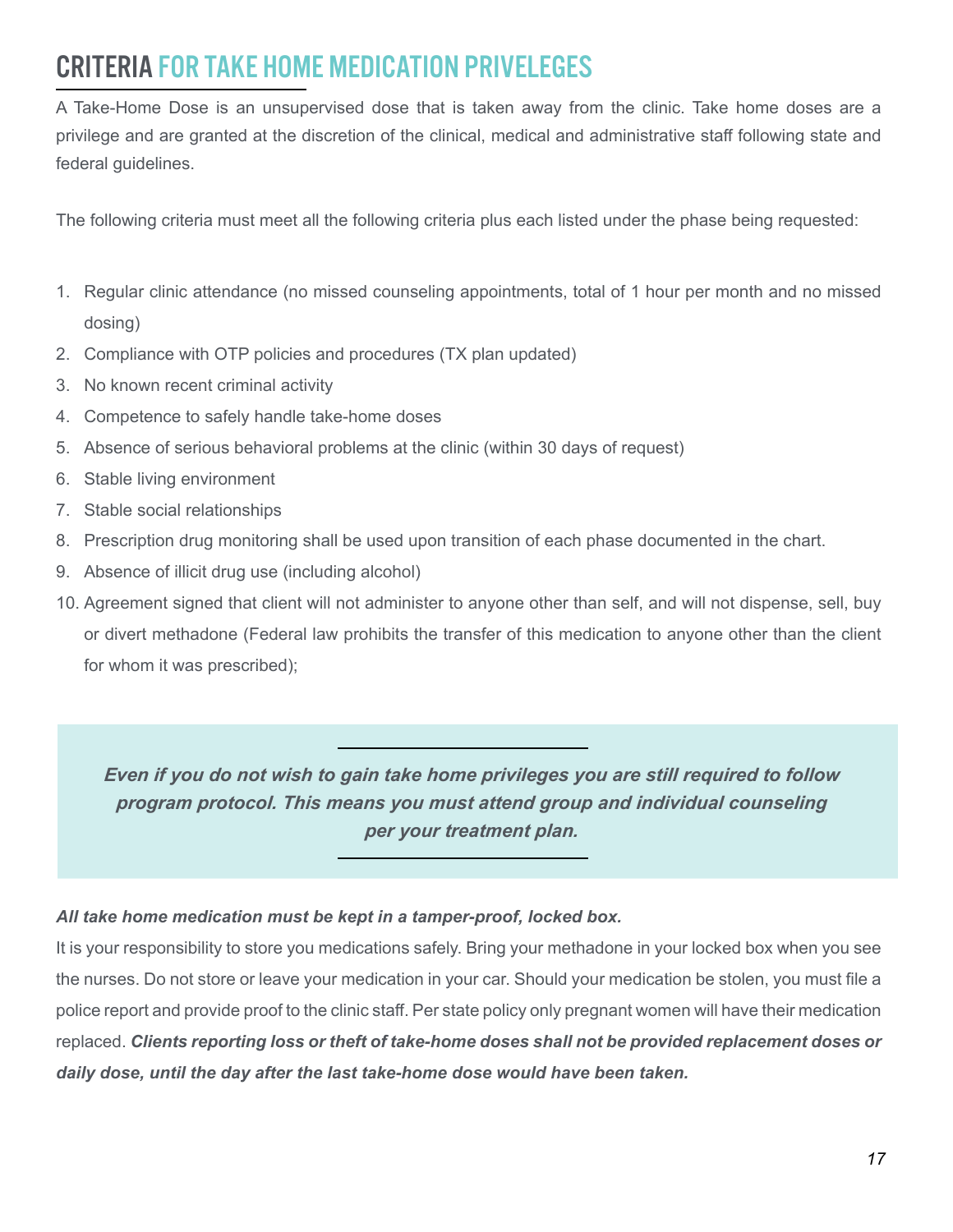You will qualify for each phase sequentially and must, at minimum, meet all phase requirements outlined by Health Solutions, in addition to length of time for each phase. Achievement of the following criteria does not automatically grant you the following privileges:

| Phase<br>Level |                                                                                                                                                                                                                                                                                                                                                                                                             |
|----------------|-------------------------------------------------------------------------------------------------------------------------------------------------------------------------------------------------------------------------------------------------------------------------------------------------------------------------------------------------------------------------------------------------------------|
| Phase 0        | Daily dosing with one take home bottle on Sunday or Holidays when the clinic is closed.                                                                                                                                                                                                                                                                                                                     |
| Phase 1        | After individual has completed the first ninety (90) consecutive calendar days of treatment and<br>most recent (1) toxicology screen is negative, client would be permitted one (1) additional take-<br>home dose besides Sunday per week as long as all other criteria is met.                                                                                                                             |
| Phase 2        | After individual has completed four (4) or more consecutive months in treatment, and the most<br>recent two (2) consecutive toxicology screens/urines drug screens are negative. Would be<br>permitted two (2) additional take-home doses per week besides Sunday as long as all other<br>criteria is met. Individual shall receive no more than two (2) consecutive calendar days of take-<br>home doses.  |
| Phase 3        | After individual has completed six (6) or more consecutive months in treatment, and the most re-<br>cent three (3) consecutive toxicology screens/urine drug screens are negative. Would be permit-<br>ted three (3) additional take-home doses per week besides Sunday as long as all other criteria is<br>met. Individual shall receive no more than two (2) consecutive calendar days of take-home doses |
| Phase 4        | After an individual has completed nine (9) or more months in treatment and the most recent four<br>(4) consecutive toxicology screens/urine drug screens are negative. Would be permitted five (5)<br>additional take-home doses per week besides Sunday as long as all other criteria is met.                                                                                                              |
| Phase 5        | After an individual has completed one (1) or more years in treatment and the most recent eight<br>(8) consecutive toxicology screens/urine drug screens are negative. Would be permitted thirteen<br>(13) take-home doses per two-week period. State approval is required.                                                                                                                                  |
| Phase 6        | After an individual has completed two (2) or more years in treatment and the most recent eight<br>(8) consecutive toxicology screens/urine drug screens are negative. Would permit twenty-eight<br>(28) to thirty (30) take-home doses per month. State approval is required.                                                                                                                               |

**Reduction** means the loss of Take-Home dosing privileges. A phase reduction is when a phase may be reduced by one level under the following circumstances:

- 1. Missed/unexcused counseling appointment
- 2. Missed/ unexcused dosing
- 3. Positive drug screen/positive due to missed UA
- 4. Lack of required group attendance
- 5. Unacceptable clinic behavior.

You are eligible to apply for reinstatement of your phase 30 days after it has been reduced at the discretion of the treatment team and dependent on the reason for reduction.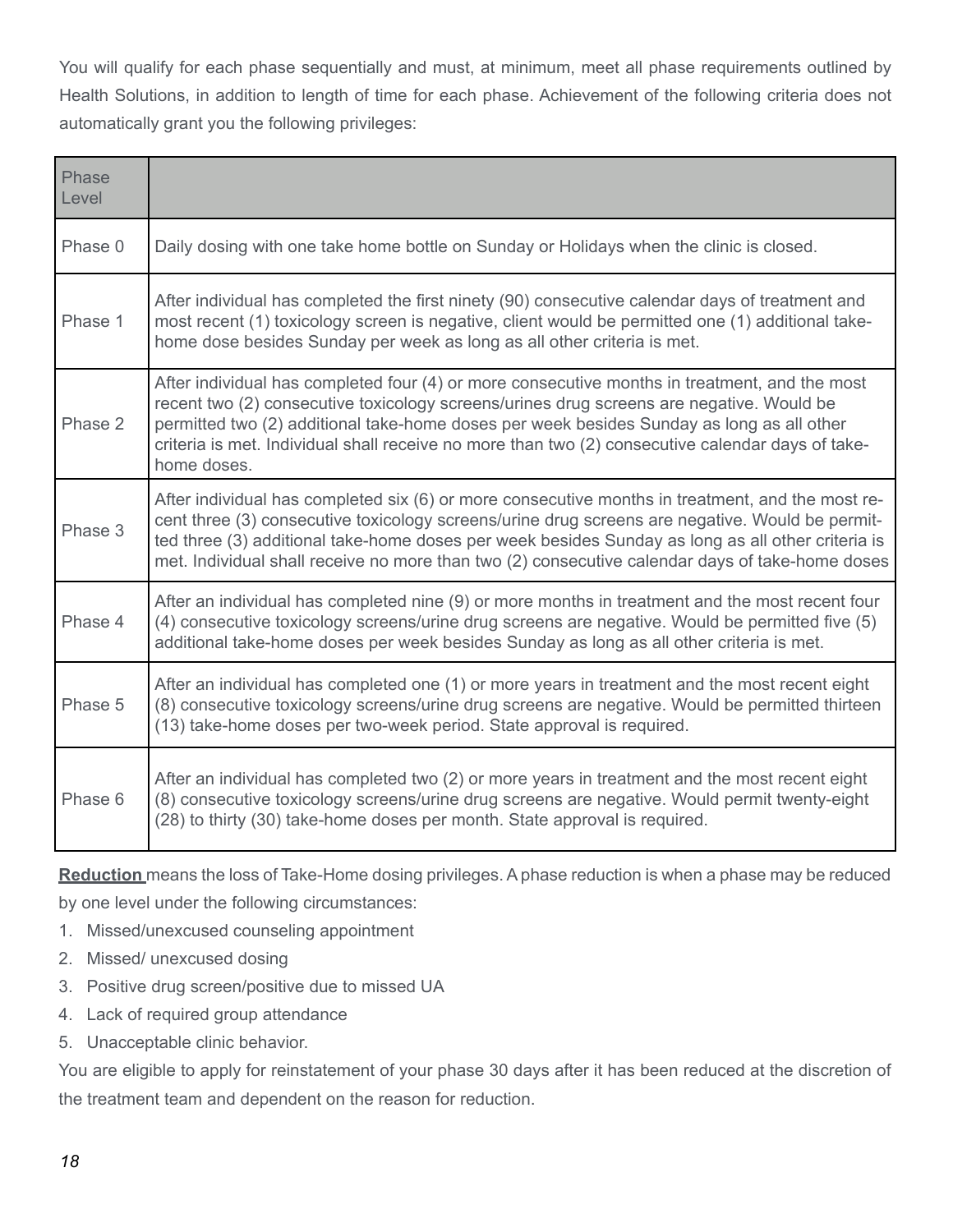# **CALLBACKS**

The nursing staff will contact you at least once every 3 months and ask you to return to the MARC with your empty bottles and any unused medication. A failed call back will result in the loss of all take home privileges. You must return to the clinic no later than 24 hours (48 if you live more than 300 miles). It is also your responsibility to ensure that the nursing staff has your correct phone number it is not our responsibility to ask you if you need to update your records.

If you are going to be out of town you must inform medical staff in writing and or in person that you will not be available for a callback during that period. You may fax out of town dates to the clinic and or email the appropriate medical staff members at least 24 hours prior to unavailability and or out of town dates.

#### BOTTLE DISPOSAL

All empty bottles that contained take home medication (including Sunday take homes) must be returned to the clinic clean on your next dosing day with the proper label on it. Clients who do not return their home bottles may be required to attend the clinic on a daily basis, be subject to a phase reduction or attend a staffing with the MARC Treatment team.



#### DRUG USE

During your orientation to the MARC, you will be informed of Health Solutions' MARC drug use policy. If you are suspected to be under the influence of alcohol or other substances, the following procedure will be implemented:

- 1. MARC staff member will speak with you individually and discuss observable and/or objective evidence (i.e.: dilated pupils, the odor of alcohol on a breath, slurred speech, etc.)
- 2. You and a MARC staff member will discuss the circumstance therapeutically and assess/ identify additional supports that you may need.
- 3. MARC staff member may have you submit a urine drug screen or a breathalyzer test.
- 4. MARC staff member has the authority to end the service at that time as necessary.
- 5. The MARC staff member will offer to assist you in calling a ride to pick you up. If you insist on driving home, you will be advised that if you do indeed leave the authorities will be contacted.
- 6. In the event that you still insist on leaving, a license plate number and description of the car will be noted and given to the proper authorities.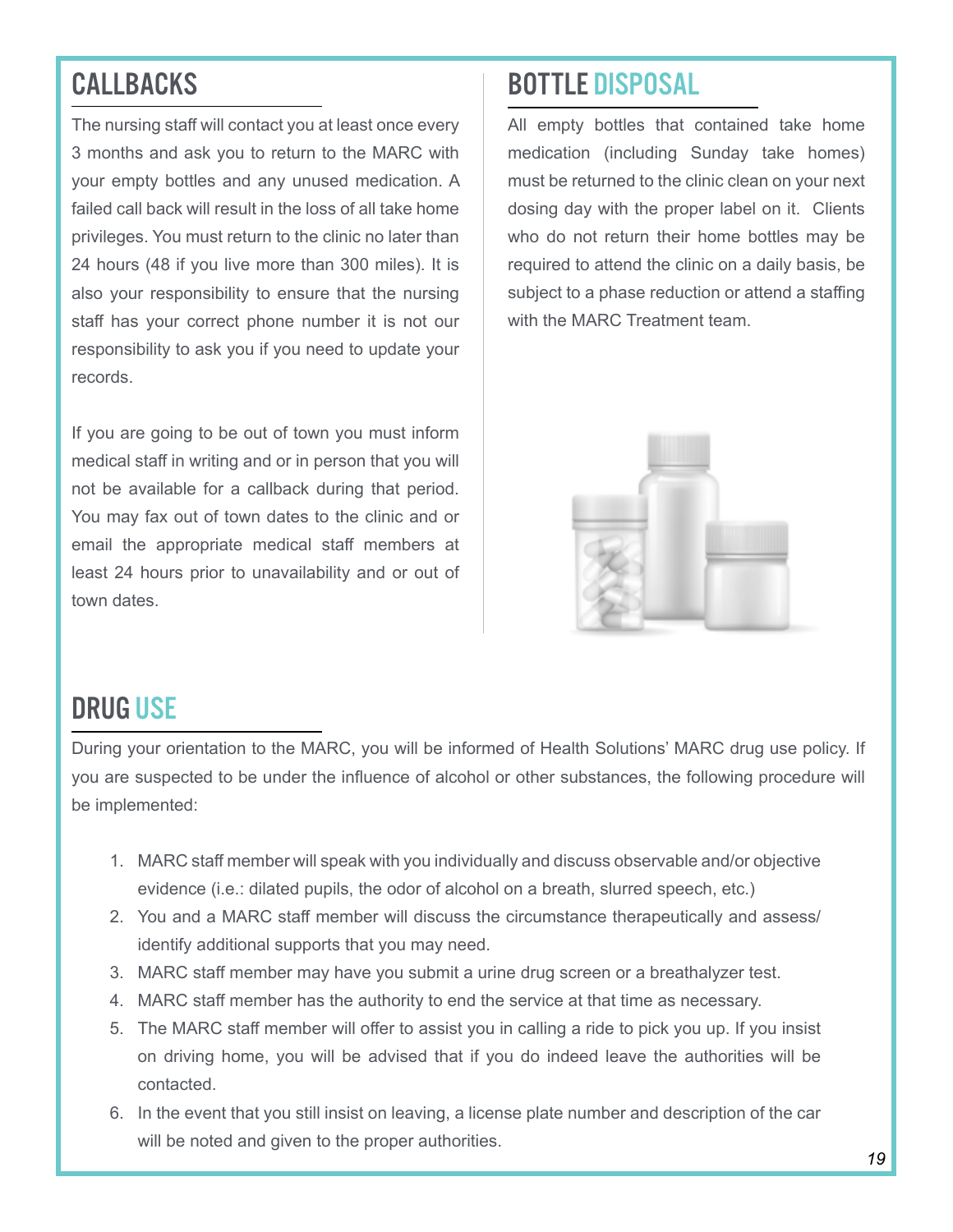#### DOSING EXCEPTIONS AND GUEST DOSING

Exception doses are doses that may be consumed outside the MARC. If you are requesting these privileges, you must be in treatment compliance (no positive Drug screens) and not at risk for diversion. Doses must be approved by the State Methadone Authority. Exception doses must be requested no later than two weeks in advance unless it is an emergency. Only emergency dosing exceptions will be granted on Saturdays and Sundays at the Clinic Administrators discretion.

**Guest Dosing** is a process where a person in Health Solutions may be able to dose at another clinic; either in the state, or out of the state to maintain the continuity of care for their Health Solutions. There is typically a fee charged and a specific process set up by the host clinic with receiving clinic in order to do this.

If you wish to dose away from the MARC due to work or personal reasons, you may guest dose at a clinic that is close to the area you are staying. Guest dosing orders must be requested at least three weeks in advance or earlier around an upcoming holiday, unless it is an emergency. It is your responsibility to contact the receiving (away clinic) to get all the needed information for guest dosing (hours, fees, fax number, etc.) before putting in the request to your counselor. The following may also apply:

- A travel arrangement within the first 30 days of treatment is prohibited with the exception of a medical emergency, or death of an immediate family member (documentation is required).
- Clients with mental/medical instabilities, who's most recent drug screen was positive for illicit substances, that are on a behavioral contract or administrative taper will not be approved for guest dosing
- Guest dosing is not permissible for more than 13 consecutive days. Guest may receive medication for up to 28 days. To continue receiving medication after 28 days, the guest must be admitted to the service. Individuals receiving guest medications as part of a residential treatment service may exceed the 28-day maximum time limit.

#### ONGOING ASSESSMENTS AND CLIENT DISCHARGE

You will have on-going assessments with Clinical Staff to assess your current status and progress in treatment. Clinical staff, with input from you, may determine that you have completed the anticipated goals for treatment, and that you are ready to transition to another level of care, or transition out of treatment. If this occurs, Clinic Staff, with input from you will develop a discharge plan guiding this process.

If you have not attended the clinic for three (3) or more days, you will be sent to the primary counselor to explore the reason for this absence and your dose will be reduced for safety. Absences can result in dose changes, treatment plan changes or staffing with the treatment team. You will be discharged after not attending the clinic for 7 consecutive days, as mandated in State and Federal Regulations. This procedure applies even if you have been in treatment longer then ninety days.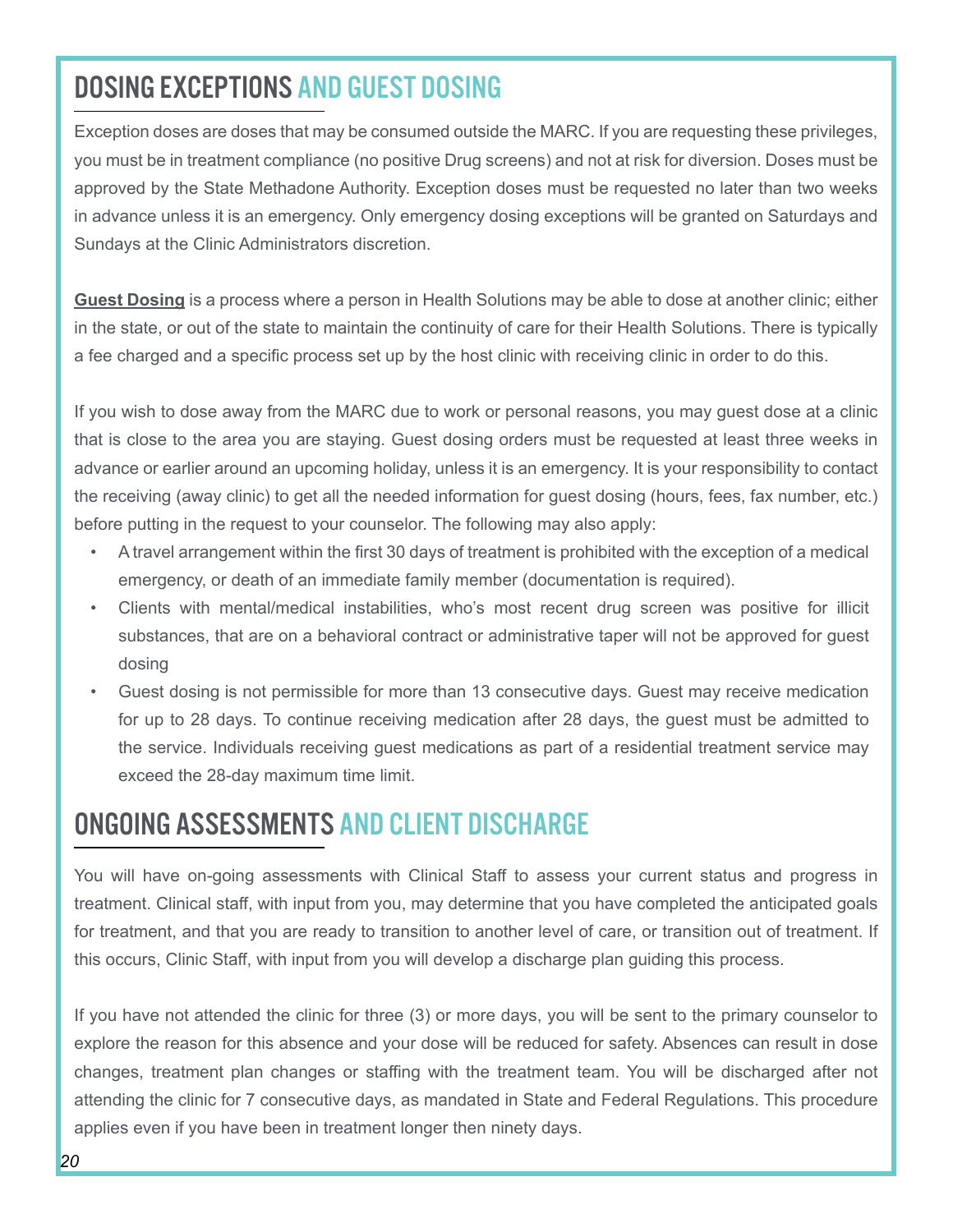# INVOLUNTARY TERMINATION

The following will result in immediate termination from the Clinic:

- 1. Registration in more than one program
- 2. Sale of medication
- 3. Selling drugs on clinic premises
- 4. Possession and use of alcohol or drugs on clinic premises
- 5. Repeatedly intoxicated with alcohol or drugs when coming into the facility
- 6. Violence or threats of violence to clinic staff and/or clients
- 7. Possession of weapons on clinic premises
- 8. Altering UA specimens for drug analysis
- 9. Non-payment of fees
- 10. Incarceration (Case by case determined by treatment team)

Repeated intoxication may lead to dose withholding, reduction, or administrative tapering for discharge.

# VOLUNTARY TERMINATION

You may terminate participation from treatment at any time. If you would like to terminate, you should inform a staff member and your counselor. An appropriate medical staff member will develop a plan for a medically supervised withdrawal with the participation of the client.

- 1. The physician initiates voluntary medically supervised withdrawal from medication-assisted treatment in collaboration with and at your request.
- 2. The physician will evaluate the need to provide inpatient detoxification so treatment can be matched to the client need and preferences of the client.
- 3. Careful review of the risks and benefits of detoxification shall be provided and thorough informed consent obtained from you.
- 4. In initiating voluntary medically supervised withdrawal, the physician reduces dosages of medication at a rate well tolerated by you and in accordance with sound clinical judgment and close observation of the client.
- 5. Because of the risk of fatal overdose if relapse occurs, medically supervised withdrawal services should be accompanied by:
	- Relape prevention counseling
	- Increased counseling prior to discharge and encouragement to attend a 12 step or other mutually helpful program sensitive to the needs of clients receiving medication assisted treatment
	- Overdose prevention education
	- Naloxone prescription
- 6. Strategy to transition to medication-assisted treatment with antagonist or agonist therapy if needed
- 7. For women with childbearing potential, the physician conducts an assessment for pregnancy and reviews the results of a pregnancy test before initiating medically supervised withdrawal.
- 8. For pregnant clients, the physician should not initiate withdrawal before 14 weeks or after 32 weeks of gestation.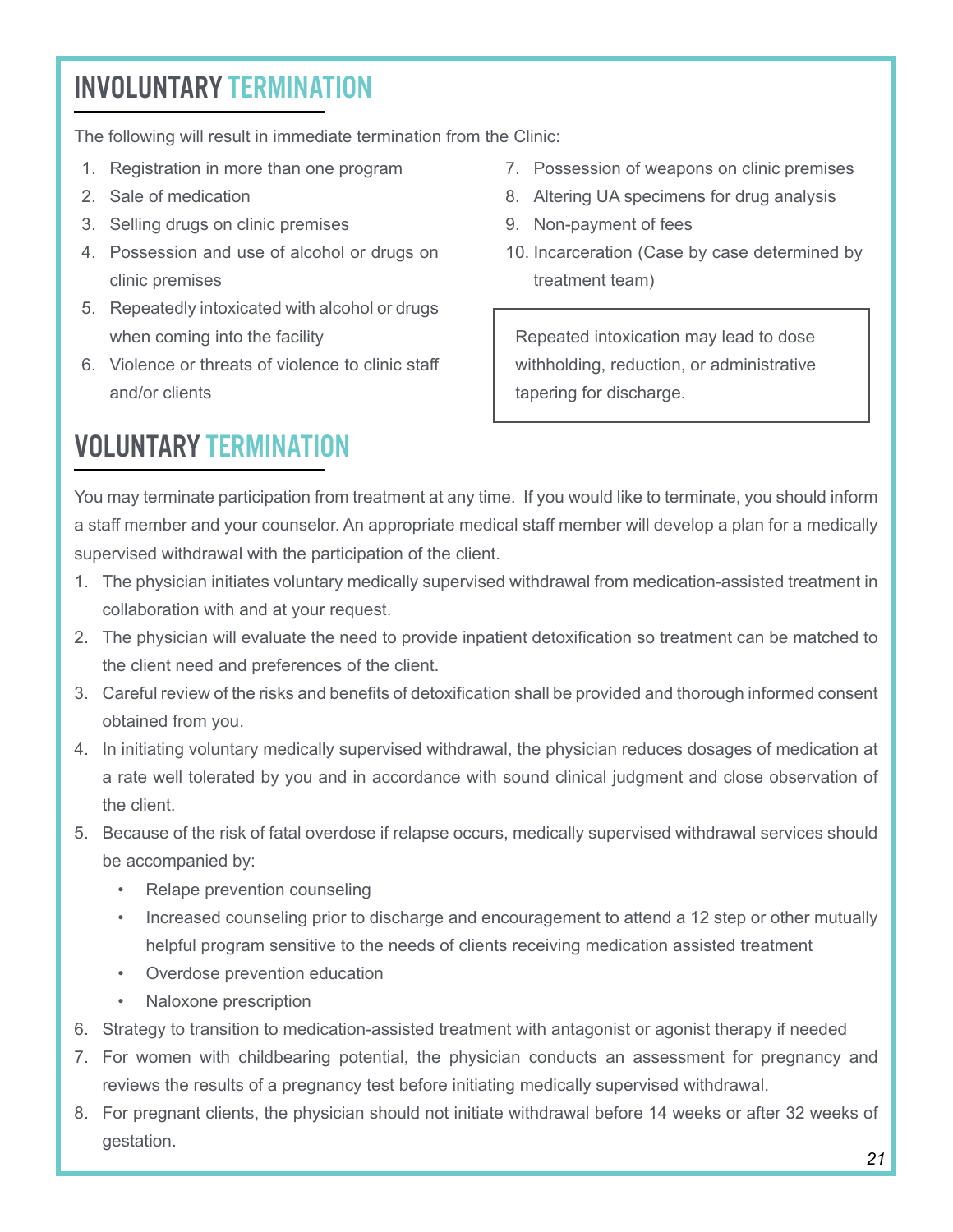#### VOLUNTARY TERMINATION...Continued

- 9. When the client experiences intolerable withdrawal symptoms or actual or potential relapse, the physician should consider halting the withdrawal process and possibly restoring the client to a previously effective dose.
- 10. Client and physician together may decide that an additional period of maintenance is necessary before further medically supervised withdrawal is attempted.
- 11. The program must keep the physician or agency providing prenatal care for the client informed and consistent.
- 12. Withdrawal against medical advice: If you request voluntary medically supervised withdrawal from medication-assisted treatment you will gain the medical advice of the physician or credentialed program staff.
- 13. You have the right to leave treatment when you choose to do so.
- 14. You will be required to sign an Against Medical Advice (AMA) form.
- 15. The program must fully document both the issue that caused you to seek discharge and the steps taken to avoid discharging you as well as the circumstances of the readmission as well as a refusal to sign the AMA form.
- 16. Voluntary tapering and dose reduction:
- 17. The rate of withdrawal can be increased or decreased based on your responses.
- 18. You might request blind dosage reduction; blind dosage reduction is appropriate only if requested by you. It is inappropriate to withdraw you from medication without your knowledge and consent.
- 19. MARC staff shall disclose dosing information unless you have given informed consent and have requested that providers not tell you your dosage.

#### VOLUNTARY TRANSFERS

Voluntary transfers may be made by your request anytime (unless you are locked in or out status). Transfers need to be made two weeks or more in advance to insure proper communication between the accepting clinic and Health Solutions MARC. A Release of Information with your signature will be required before a transfer can be made if records are to be sent. Not giving proper notice may result in delays in transferring that could result in missed dosing or extra expense due to extended guest dosing.

#### ADMINISTRATIVE TRANSFERS

You may be transferred against your wishes if it is determined that the level of treatment is no longer meeting your needs. You may also be transferred if your behavior is considered to be unacceptable by the MARC standards but you do not meet the criteria of an Administrative Discharge.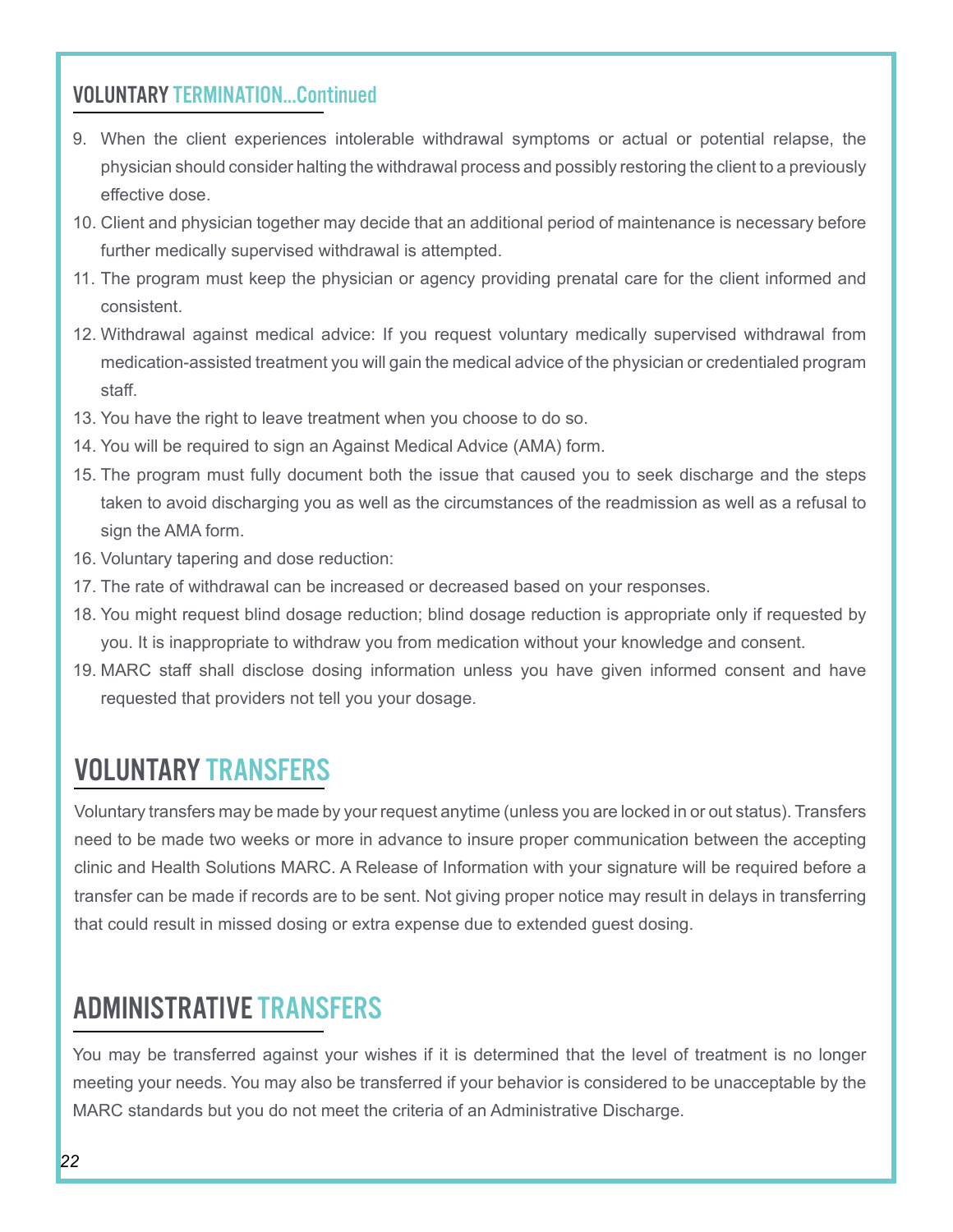# LOCK IN LOCK OUT PROCEDURE

You may be locked in or out of treatment at the MARC with mutual agreement of the State Methadone Authority.

- 1. A lock in will not allow you to transfer to another clinic. This would be used in cases where you would receive better continuity of care by not transferring from clinic to clinic.
- 2. You may be locked out of treatment due to poor clinic behavior, multiple registrations in other clinics, and violence against clients or staff.
- 3. You may be locked out or in for a specific amount of time or permanently.

# CONFIDENTIALITY OF CLIENT RECORDS

Protection of client privacy is of paramount importance to Health Solutions. It is the policy of Health Solutions that a notice of privacy practices must be published. Federal and state laws protect the confidentiality of your client records maintained by Health Solutions. Staff will not divulge or confirm your treatment status to any person or entity, nor disclose any information identifying you as having associated alcohol or drug abuse problems, unless:

- 1. You consent in writing
- 2. The disclosure is allowed by a court order signed by a judge
- 3. The disclosure is made to medical personnel in a medical emergency or to qualified staff
- 4. For research (with permission), audit or clinic evaluation purposes
- 5. Federal and state laws require "Duty to Report" information about suspected child abuse or neglect, and/or elderly abuse, and the clinic staff will adhere to these regulations. Suspected violations must be reported.
- 6. Federal laws and regulations do not protect information about a crime committed by you or any threat to commit such a crime.
- 7. A grievance or law suit is filed against the clinic, its staff or investors with the state or other legal entities.

Health Solutions shall maintain one official electronic health record (EHR) per client and the paper medical record shall follow the record keeping requirements of the federal Drug Enforcement Administration, Code of Federal Regulations (Title 21, Food and Drugs, Part 1304) to ensure compliance with the requirements in Title12, Article 42.5, Part 1, C.R.S.; no later editions or amendments are incorporated. These regulations are available from the U.S. Department of Justice, Drug Enforcement Administration, Office of Diversion Control or the Colorado Department of Human Services, Office of Behavioral Health or at any state publications depository library. Health Solutions shall also keep inventories, records, and reports that are required by any other state or federal law or standard regulating controlled substances.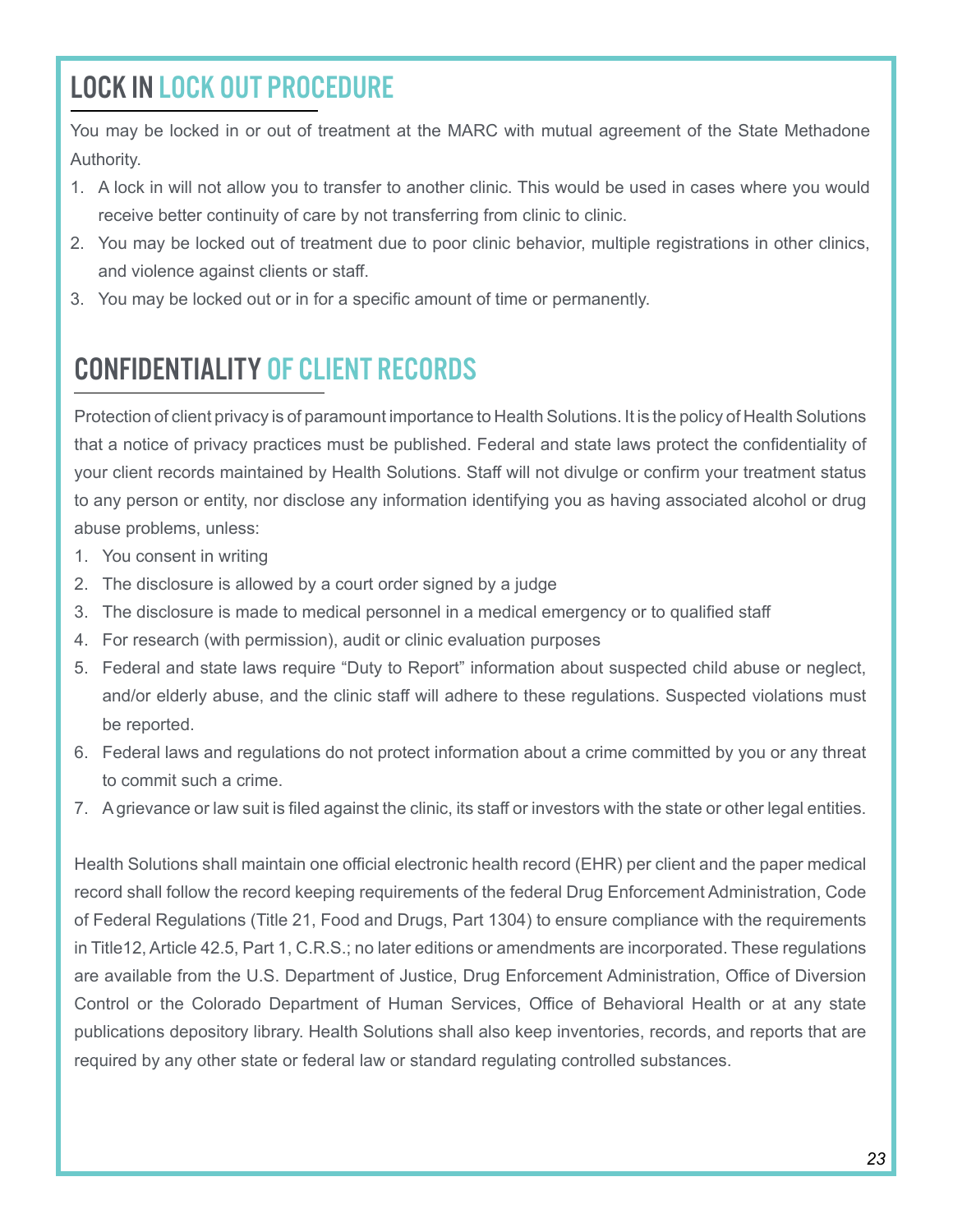#### CLIENT RIGHTS

Health Solutions' Opioid Treatment Program shall observe, and make public, the following rights of each client for whom treatment services are being provided. Each client shall have the right:

- 1. To be treated with respect and dignity;
- 2. To receive services which are suited to individual needs, in the least restrictive setting in keeping with available resources;
- 3. To have a service plan established and to participate in the decision-making process in developing the service plan; to have the service plan reviewed every 90 days by the clinical staff assigned to supervise and implement treatment;
- 4. At their request and expense, clients have the right to request a second opinion if they disagree with their service plan; Medicaid recipients have the right to receive a second opinion about their care or diagnosis at no expense to them. Medicaid recipients may call the Access to Care Line at 1-800-804- 5008 to initiate the second opinion process;
- 5. To have an explanation of their diagnosis and treatment in understandable terms which includes an explanation of the illness, symptoms, estimated length of care, to be told about any benefits, risks and possible side effects of any recommended services, procedures, or medications, plus any alternative treatment options;
- 6. To refuse services unless an emergency exists or a court order is in effect;
- 7. To have treatment and clinical records kept confidential except when release of such information is authorized by law, or by the client;
- 8. To be free from any form of restraint or seclusion used as a means of coercion, discipline, convenience or retaliation; To inspect records or have them shown to any person designated in writing according to Colorado law; if denied access to records, the right to know why and the right to appeal the decision; The right to express opinions about their mental health services to regulatory agencies, legislative bodies, or the media without any adverse effects on their services
- 9. To complain or grieve about the services, or about the denial of services or treatment rights, and that no retaliation can be made for complaining;
- 10. To receive assistance from the Client and Family Advocate in making complaints or grievances and to receive copies of the complaint/grievance procedures;
- 11. To be given the names and professional status of the staff members responsible for care;
- 12. To be given notice for a proposed change in the clinical staff responsible for care. Health Solutions must make a good faith effort to provide a written notice (the notice should inform the client how to choose a new provider and how to get assistance in doing so) of termination of its staff to include clinicians, case managers, and psychiatrists (it does not apply to residential staff);
- 13. To terminate the receipt of services from the organization unless there is an involuntary treatment order from the court; that the organization has the right to terminate the provision of services;
- 14. To have a staff person explain these rights in a language the client understands best;
- *24*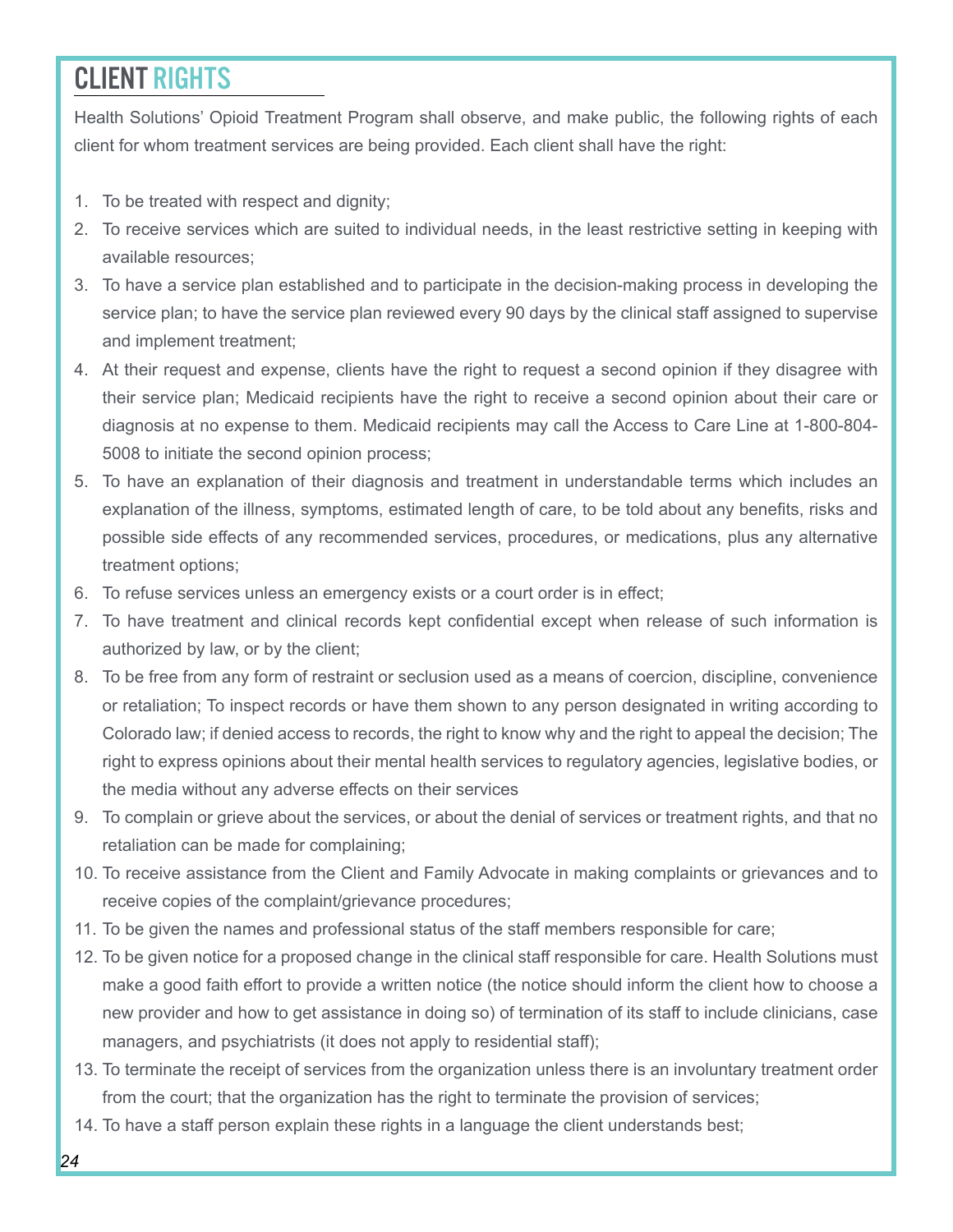#### CLIENT RIGHTS...Continued

- 15. To retain an attorney or to have one provided by the courts;
- 16. To have provided the name, business address, business phone number, degrees, credentials and licenses of the primary therapist or any other therapist who is providing therapeutic services;
- 17. To be informed that the practice of both licensed and unlicensed persons and certified school psychologist in the field of psychotherapy is regulated by the Department of Regulatory Agencies and to be informed of the address and phone number of The State Grievance Board;
- 18. To be informed that sexual intimacy between client and therapist is never appropriate and any such violation should be reported to The State Grievance Board and to the Compliance Manager.

Furthermore:

Parents or guardians of clients under fifteen years of age shall have the right to accept or refuse treatment on behalf of their child, and a child under fifteen years of age shall not be treated without the permission of his/her parent or guardian, except in case of emergency.

You will be billed on the basis of a signed fee agreement establishing charges and third party payers, if any.

Client satisfaction or other follow up surveys or interviews will be conducted only with the client's permission.

All research projects involving human subjects or their clinical records shall be subject to review and approval and investigators and staff involved in the research project shall adhere to U.S. Department of Health and Human Services regulations (45 CFR 46) and other applicable law and regulations regarding client rights. All research, except that involving aggregate information from existing data sources, shall require informed client consent. Such consent can be withdrawn at any time. Research projects involving individual clients must be reviewed and approved by the Chief Clinical Officer who will establish appropriate protocol including a Human Subjects Review committee and informed consent procedures.

You have the right to fair and equal treatment without discrimination. If you feel that they have been discriminated against, you should report the facts to the Program Sponsor Clinic Director I designee in writing. If results are unsatisfactory, a written report should be presented to the Executive Director. Clinic staff will assist you the client in your request to report these facts. The Clinic will routinely review the process in which you are served and may regain your or privileges that have been restricted.

Health Solutions provides a Client and Family Advocate to serve as an advocate for clients. This representative will assist clients in writing grievances or filing formal complaints. Clients will be informed of their rights, and of the process used to appeal violations of rights or to make other complaints about their care.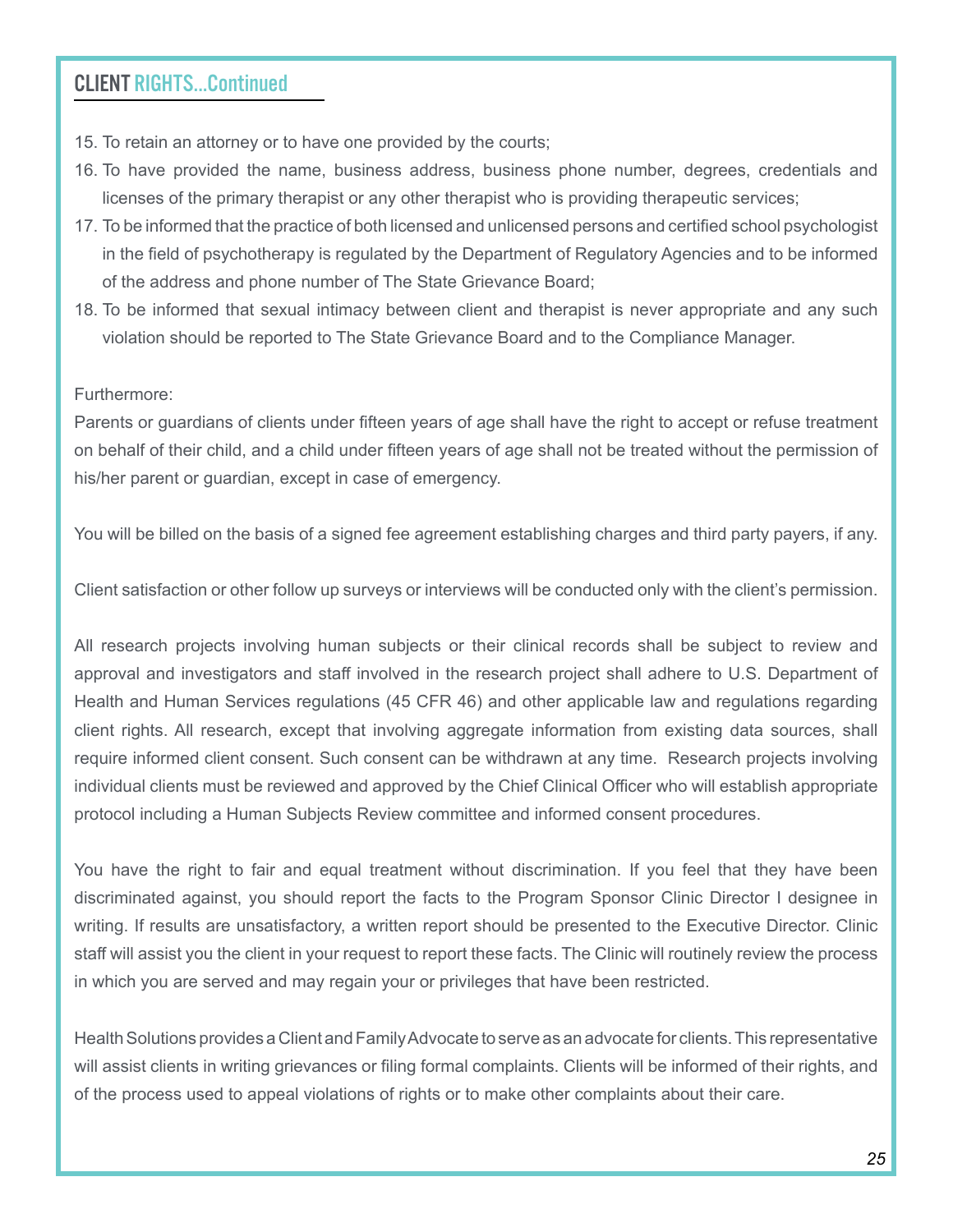#### CLIENT RIGHTS...Continued

The process for making complaints will be posted in each facility. Verbal complaints will be recorded in writing and read back to the person complaining. The Client and Family Advocate will contact the treating program and make sure the complaint is investigated. Should it be impossible to resolve the complaint at the program level, the Client and Family Advocate will assist the client in appealing to Health Colorado (if the individual is a Medicaid recipient), to the Colorado Office of Behavioral Health Services, or to the Department of Health and Human Services, Office of Civil Rights.

#### ADVANCED DIRECTIVES

In the event you become physically or psychologically incapacitated, Health Solutions' MARC will make every effort to respect a client's preferences. Health Solutions will also assist clients by providing information regarding Advance Directives as well as assisting you in filling out these documents when requested. In anticipation of an expected need for treatment, particularly inpatient care, you may make known your preferences for choice of hospitals, medications, and treatment options using Advanced Directives.

An Advance Directive may also appoint a person other than you to act on your behalf when you are unable to act for yourself. An Advance Directive is designed to improve communication between you and the professional and to smooth one's use of services in critical times. State laws vary (See Colorado Revised Statute-25.5-4-413), and it is possible that all or part of one's Advanced Directives will not be legally binding, particularly when safety issues arise. Many clients, however, have found that an Advance Directive increases the likelihood that behavioral health centers, doctors, hospitals, and judges honor their choices. Health Solutions will make reasonable efforts to follow one's Advanced Directives to the extent allowed by considerations of safety for the client and others, professional ethics, and state and federal law/regulations. You have a right to get care with or without an Advance Directive. Staff members may not coerce you to create an Advance Directive or modify an existing Advance Directive.

#### GRIEVANCES

Clients, legal guardians or persons representing clients as a designated client representative may make a complaint to the Client Advocate, any staff member of Health Solutions' Medication Assisted Recovery Center (MARC), Health Colorado, the Office of Behavioral Health, and the Ombudsman for Medicaid Managed Care Health First Colorado. A complaint can be taken in person, over the phone or in writing at any time. You may have the assistance of the Client Advocate to clarify the complaint and the desired resolution.

1. You will be given information about your right to complain and the procedures to follow at intake or at any other time the information is requested. Accommodations for the special needs of a client will be provided to offer the information in alternative formats.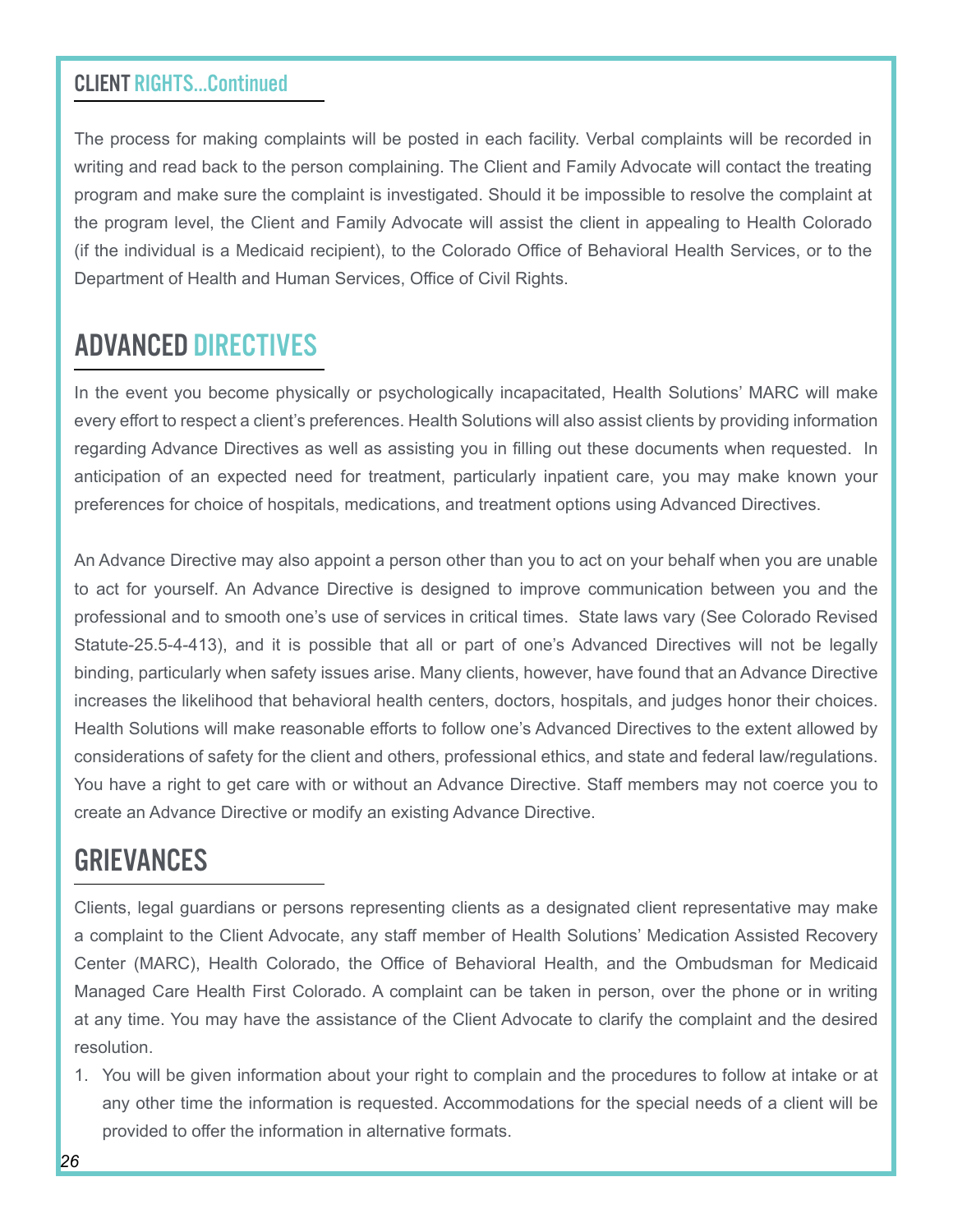#### GRIEVANCES...Continued

- 2. All verbal and written complaints about services will be forwarded to the Client Advocate, who will investigate and attempt to resolve the complaint with the Client, Primary Therapist, Supervisor, or other involved party.
- 3. If the matter cannot be resolved through Health Solutions, Client Advocates and/or others within the Office of Behavioral Health may be contacted to help reach a resolution.
- 4. If the complaint is not resolved by the above methods, you will be notified of your right to a review by the Department of Health Care Policy and Finance or Colorado Office of Behavioral Health.
- 5. You can contact the Office of Family and Client Affairs at the Office of Behavioral Health, in writing.
- 6. The Client Advocate is available to assist all Medicaid clients in filing an appeal. Complainants may request a State Fair Hearing through HCPF at any time during the complaint process, but you are encouraged to first exhaust all local procedures so that you receive the full benefit of a thorough consideration of your complaint.

Non-Medicaid clients do not have access to a State Fair Hearing. It may be necessary to disclose a limited amount of information about their health care case to these agencies so that their complaint may be resolved. It will be our practice to request the client's written authorization before disclosing such information.

- 7. Complaints are to be kept confidential and are not to be documented in the clients chart or electronic health record.
- 8. You will not receive adverse treatment or disciplinary action for filing a complaint.

Complaint files are retained for a minimum of ten (10) years in order to comply with the documentation standards of the State Medicaid rules.

#### CIVIL RIGHTS

It is the policy of Health Solutions MARC to make available discount services to those in need. Health Solutions MARC does not and will not discriminate because an individual is unable to pay, or because the payment for services would be made under Medicare, Medicaid, or Children's Health Insurance Program (CHIP).

Health Solutions MARC prohibits discrimination in providing services on the basis of age, disability, nationality, marital status, color, race, ancestry, ethnicity, religion, creed, religious beliefs, gender, gender expression, gender identity, genetic information, sexual orientation, socio-economic status, physical abilities, political beliefs, or military status in our provision of service, activities and operations.

| Certain complaints may also be filed directly with: | 1-800-868-1019                                         |
|-----------------------------------------------------|--------------------------------------------------------|
| Office of Civil Rights                              | 1-800-537-7697 (TTD)                                   |
| U.S. Department of Health and Human Services        | Complaint forms are available at:                      |
| 200 Independence Ave., S.W.                         | http://www.hhs.gov/ocr/office/file/index.html          |
| Room 509F, HHH Building                             | From the date of violation of civil rights, you have a |
| Washington, D.C. 20201                              | maximum of 180 days to file a written complaint.       |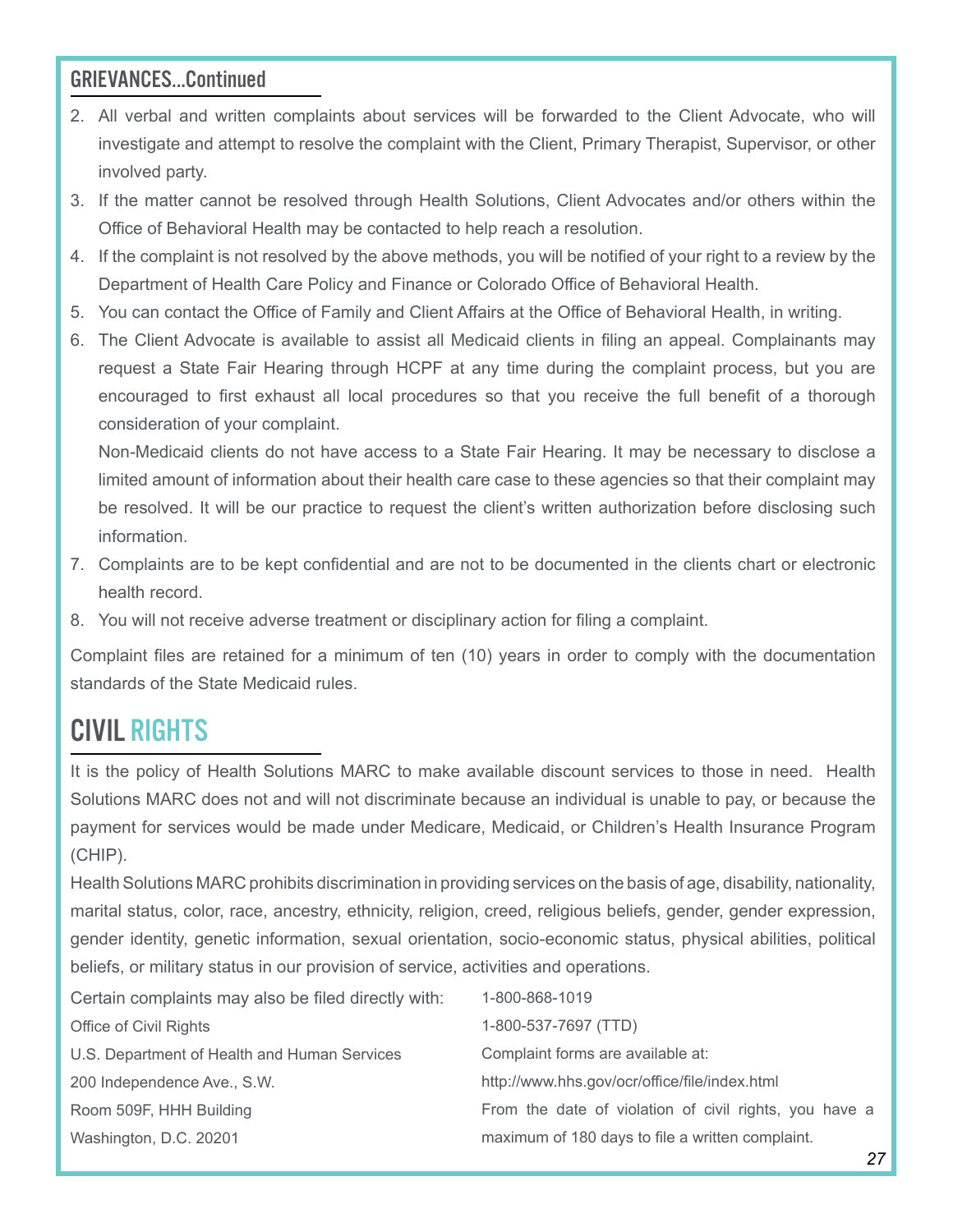# COURT APPEARANCES

MARC staff is not permitted to accompany you to court appearances, unless mandated by a court order. However, upon request, MARC staff may give a written status report (with proper Consent from you) on your progress in treatment.

# DE- ESCALATION PROCEDURES

The MARC staff will address situations that involve disruption or aggressive act(s) exhibited by clients, family members, staff and/or significant others. Staff will intervene on all assault, aggressive, disruption or self-destructive behavior.

- 1. Verbal de-escalation techniques will be attempted In order to change a disruptive behavior.
- 2. The staff will call other staff , or authorities to maintain or re-secure the safety of Clients and others .
- 3. The disruptive person will be given a consistent message by staff that the behavior is an unacceptable way to handle feelings .
- 4. The staff will offer alternative methods of handling feelings.
- 5. The threatening of staff or clients will be dealt with calmly while informing the client that their behavior will not be accepted or tolerated.
- 6. Should a client or other person physically attack someone, call 911 for police assistance.
- 7. As soon as possible, the MARC Supervisor and Program Sponsor are to be notified
- 8. Further assessment may indicate need for :
	- Contacting appropriate emergency services if client or other person(s) need medical health assessment or admission .
	- Mental health referral may be needed.
	- An incident report is to be completed, and, after review by appropriate persons will be placed in the incident report log book.
	- Clients who are discharged or removed from the program due to aggressive or assaultive behavior must be provided with follow-up and/or referral for alternate treatment within 72 hours post discharge.